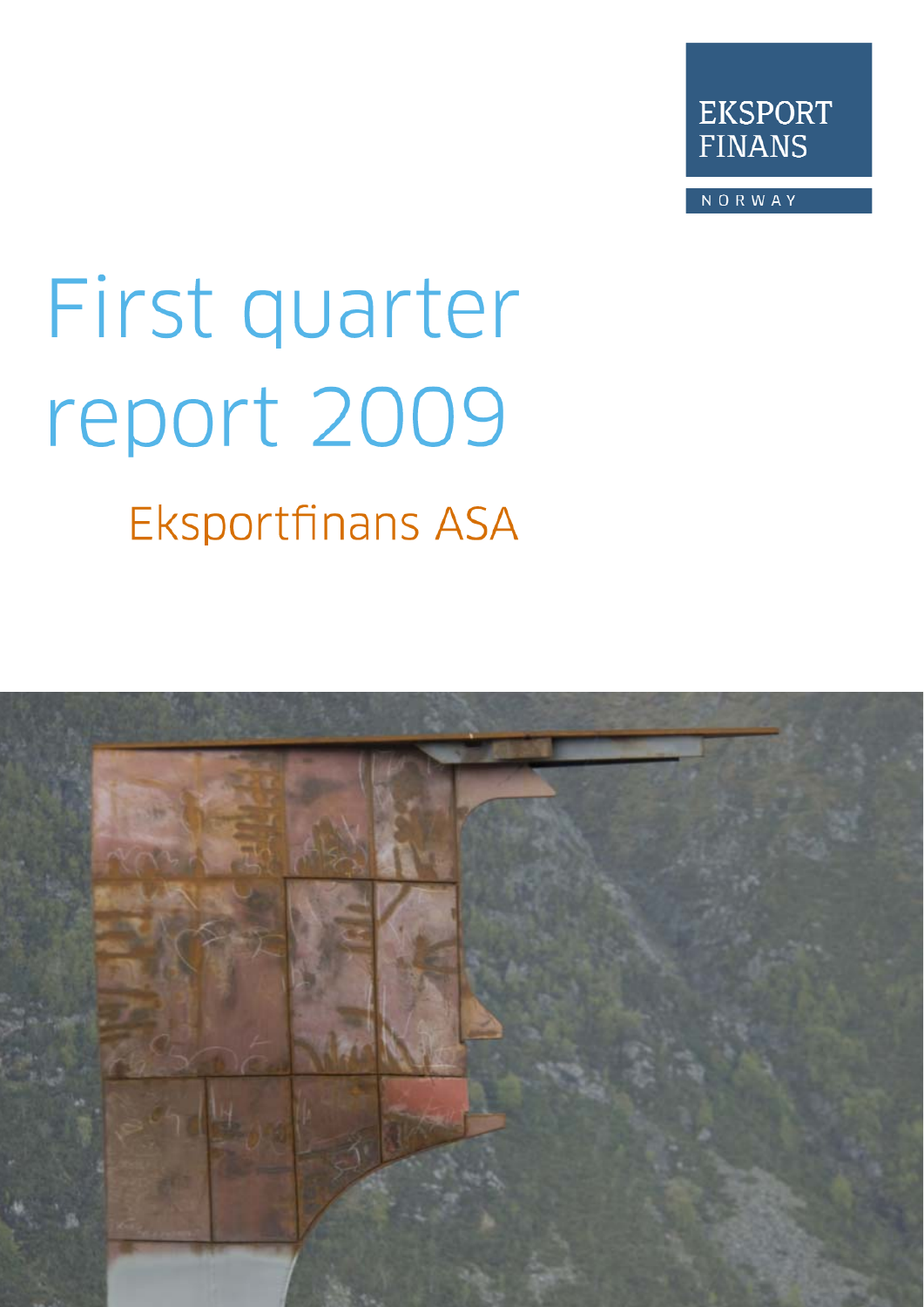| Words from the President and CEO         | 3  |
|------------------------------------------|----|
| <b>Financial highlights</b>              | 4  |
| <b>Highlights</b>                        | 5  |
| <b>Export lending</b>                    | 6  |
| <b>Local government lending</b>          | 6  |
| <b>Funding</b>                           | 6  |
| <b>Results</b>                           | 6  |
| <b>Balance sheet</b>                     | 8  |
| <b>Statement of comprehensive income</b> | 9  |
| <b>Balance sheet</b>                     | 10 |
| <b>Statement of changes in equity</b>    | 11 |
| <b>Cash flow statement</b>               | 12 |
| Notes to the accounts                    | 13 |
|                                          |    |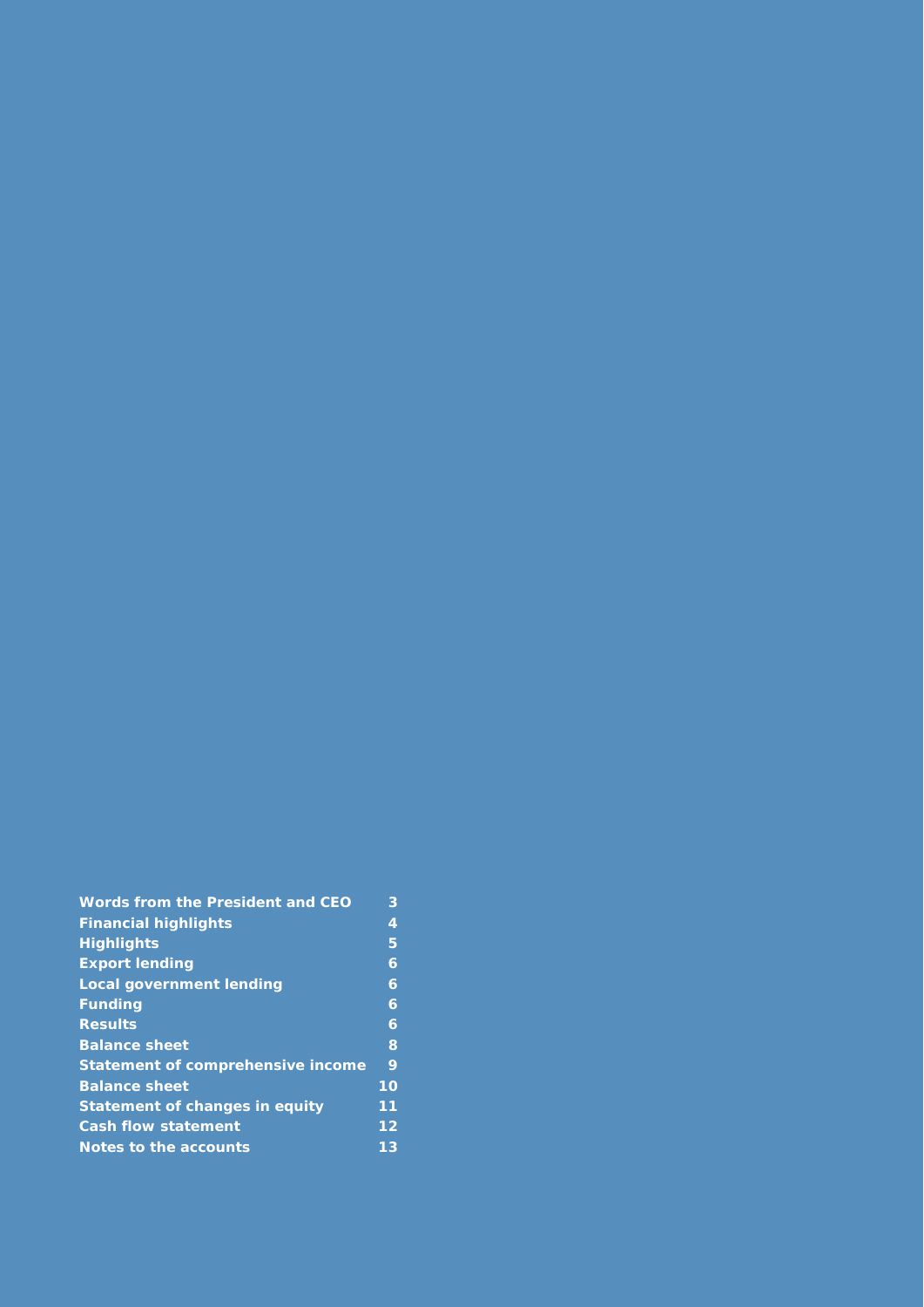

President and CEO Gisèle Marchand (photo: Sverre Chr. Jarlid)

# Sale of Kommunekreditt Norge AS

Eksportfinans is pleased to announce that the process of selling Eksportfinans' wholly owned subsidiary Kommunekreditt Norge AS has been finalized, pending necessary government authorizations and other closing conditions. The new owner is Kommunal Landspensjonskasse (KLP), which in Eksportfinans' opinion is in a good position to be a strategic, long term owner of Kommunekreditt.

Kommunekreditt provides loans to the Norwegian local government sector in a broad sense. The company was established in 1993, and was owned by Kreditkassen (now Nordea) and Norgeskreditt until Eksportfinans took ownership in 1999. At that time, Kommunekreditt's total lending portfolio was around NOK 5 billion. With a strategy to become an important financing partner for the local government sector, the lending balance increased significantly every year until 2008. By spring 2008, the company's lending portfolio reached a peak of around NOK 70 billion. In the decade that Kommunekreditt was owned by Eksportfinans, the company and its competent employees made an important contribution to

development and welfare through the financing of a number of projects in areas such as infrastructure, schools, child care facilities, nursing homes, roads, bridges, ports and water supply.

As a consequence of the increasingly demanding situation in the international capital markets in 2008, Eksportfinans experienced challenges in obtaining sufficient volumes of competitive long-term funding in the second half of the year. At the same time the demand for both export related and local government financing increased significantly. The situation made Eksportfinans decide to seek new strategic solutions for Kommunekreditt and concentrate on export related business activities.

KLP agreed to pay book value at March 31, 2009 for 100 percent of the shares in Kommunekreditt, which was NOK 870 million. The purchase agreement has various conditions to closing and includes representations, warranties and indemnities given by Eksportfinans to KLP. Pursuant to the agreement with KLP, Eksportfinans will retain approximately NOK 11 billion of loans lent by Kommunekreditt. In addition Eksportfinans will provide funding to KLP for the remainder of Kommunekreditt's loan portfolio for a period of two years on agreed terms.

#### **Popular export credits**

Despite the difficult situation in the global economy, disbursements of new export credits continued to be high in the first quarter of 2009, with NOK 8.5 billion in new disbursements.

In the first quarter of 2009, Eksportfinans financed several vessels built at Norwegian shipyards. One example is Farstad's construction vessel Far Samson. This is one of the most powerful offshore vessels ever built. Far Samson was built at STX Norway Offshore, Langsten at a cost of around NOK 900 million. The loan provided by Eksportfinans was NOK 680 million, with GIEK and banks as guarantors. The vessel will immediately start on a charterparty with Saipem UK. Saipem will use Far Samson for construction work, for instance trenching for pipe laying.

President and CEO Gisèle Marchand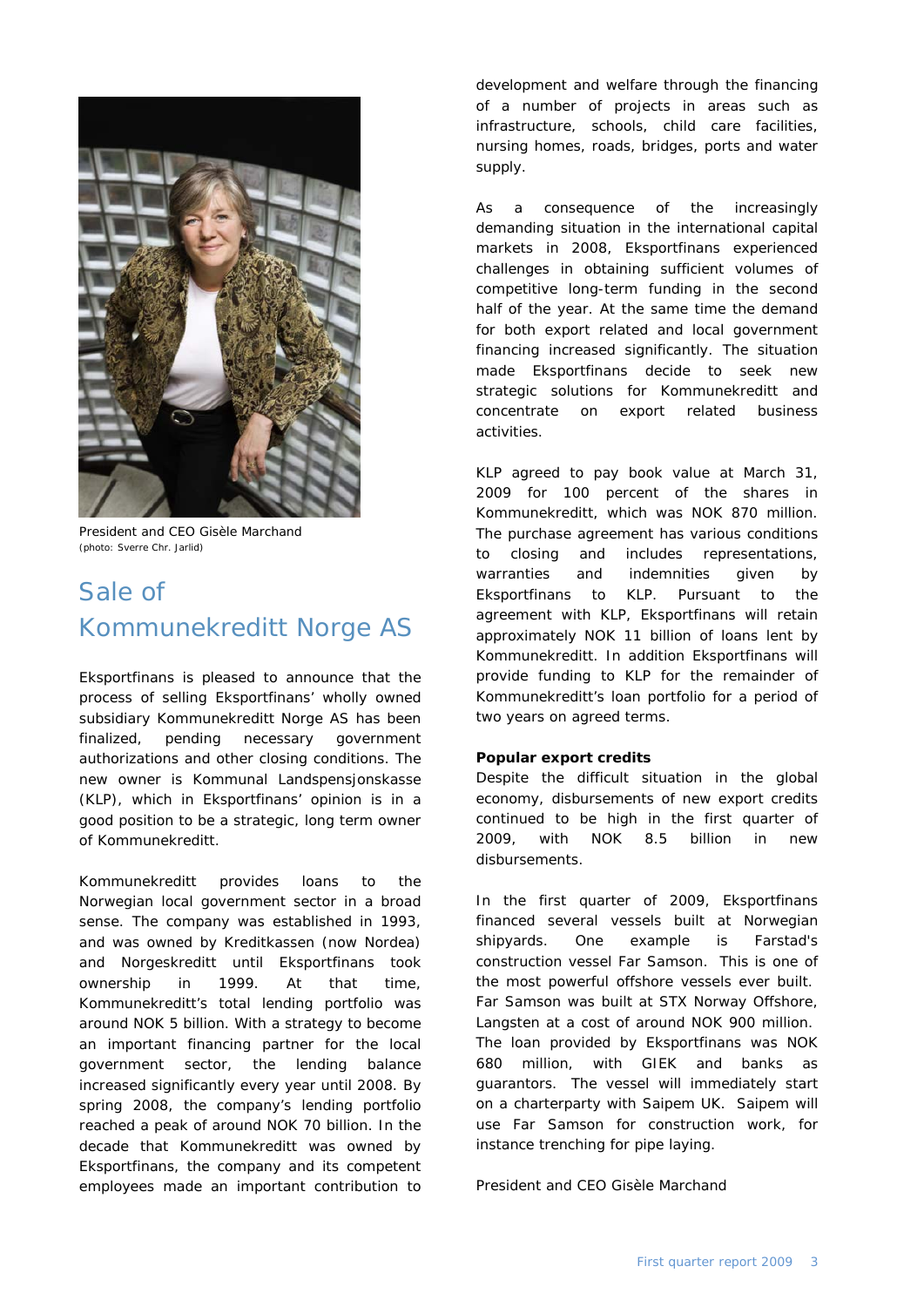# Financial highlights

|                                                  |         | Group         |  |  |
|--------------------------------------------------|---------|---------------|--|--|
|                                                  |         | First quarter |  |  |
| (NOK million)                                    | 2009    | 2008          |  |  |
| Net interest income <sup>1)</sup>                | 353     | 108           |  |  |
| Profit for the period $1$                        | 2,022   | (203)         |  |  |
| Return on equity $2^x$ )                         | 98.3%   | (25.7%)       |  |  |
| Return on assets $3^*$ )                         | 0.50%   | 0.20%         |  |  |
| Net operating expenses/average assets 4*)        | 0.08%   | 0.08%         |  |  |
| Total assets                                     | 270,646 | 218,908       |  |  |
| Loans outstanding 5)                             | 90,362  | 126,399       |  |  |
| Loans outstanding held for sale <sup>6)</sup>    | 41,990  |               |  |  |
| New loans disbursed                              | 8,528   | 5,990         |  |  |
| New loans disbursed held for sale <sup>6)</sup>  | 1,422   |               |  |  |
| New bond debt issued                             | 16,531  | 15,071        |  |  |
| Public sector borrowers/guarantors <sup>7)</sup> | 22.3%   | 57.3%         |  |  |
| - Including assets held for sale                 | 53.8%   |               |  |  |
| Capital adequacy **)                             | 12.0%   | 10.9%         |  |  |
| Exchange rate NOK/USD                            | 6.6802  | 5.0917        |  |  |

\*) Quarterly figures are annualized<br>\*\*) Capital adequacy for 2006 is not

Capital adequacy for 2006 is not adjusted to reflect IFRS

#### **Definitions**

- 1. Figures have been adjusted to reflect continuing operations as specified in the statement of comprehensive income. Discontinued operations in accordance with IFRS 5 'Non-current Assets Held for Sale and Discontinued Operations' are presented as a separate line item.
- 2. Return on equity: Profit for the period/average equity (average of opening and closing balance) adjusted for proposed not distributed dividends.
- 3. Return on assets: Net interest income including provisions/average assets (average of opening and closing balance).
- 4. Net operating expenses/average assets: Net operating expenses (administrative and operating expenses + depreciation - other income)/average assets (average of opening and closing balance).
- 5. Total loans outstanding: Consists of loans and receivables due from customers and part of loans and receivables due from credit institutions in the balance sheet. Accrued interest and unrealized gains/(losses) are not included, see note 4, 5 and 6 to the accompanying financial statements.
- 6. Assets held for sale in accordance with IFRS 5 'Non-current Assets Held for Sale and Discontinued Operations'
- 7. The ratio of public sector loans (municipalities, counties and Norwegian and foreign central government, including the Norwegian Guarantee Institute for Export Credits (GIEK) as borrowers or guarantors) to total lending.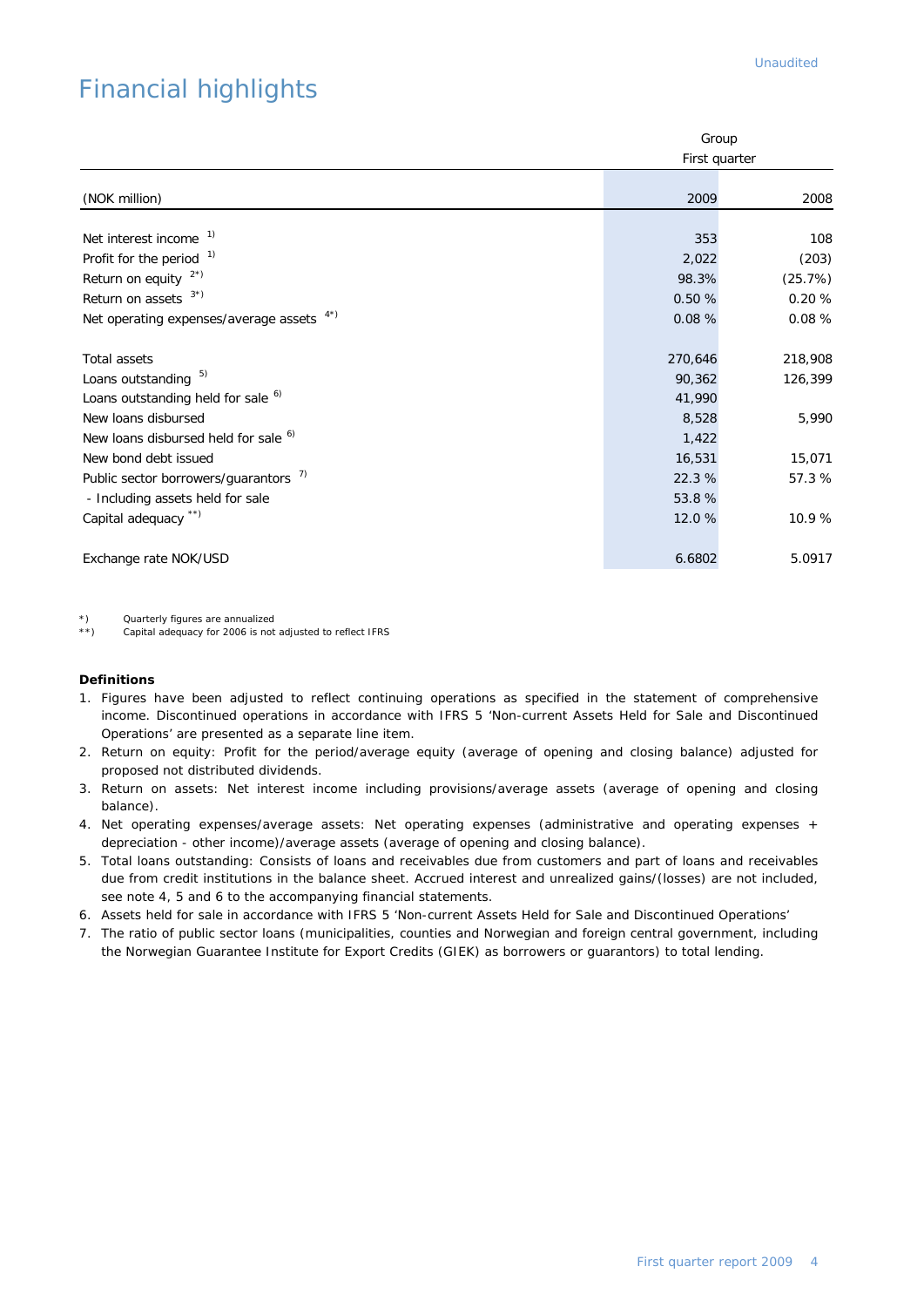# **Highlights**

On May 7, 2009, Eksportfinans signed an agreement with Kommunal Landspensjonskasse (KLP) whereby KLP purchases all shares in Eksportfinans' subsidiary Kommunekreditt Norge AS. The sale of Kommunekreditt was a consequence of the decision made in December 2008 to look for different strategic solutions for Kommunekreditt.

The discontinued operations, i.e. the parts of the subsidiary that are being sold, are presented separately in the Group's interim financial statements. This is in accordance with IFRS 5 "Non-current Assets Held for Sale and Discontinued Operations". Except where noted explicitly below, financial information presented in this report relates to continuing operations.

For more information regarding the sale of Kommunekreditt Norge AS, see separate article on page 3.

The underlying business operations showed a continued good performance in the first quarter of 2009. Net interest income was NOK 353 million in the first quarter of 2009. This was an increase of NOK 245 million compared to the first quarter of 2008.

Net other operating income in the first quarter of 2009 was NOK 2.5 billion compared to negative NOK 351 million in the first quarter of 2008. This increase was mainly due to the decrease in the mark-to-market value of Eksportfinans' own debt, which led to unrealized gains. These unrealized gains will be reversed as unrealized losses in the years ahead.

The Eksportfinans Group experienced a profit from continuing operations of NOK 2.0 billion in the first quarter of 2009, compared to a loss of NOK 203 million in the equivalent period in 2008, due primarily to the unrealized gains in the funding portfolio mentioned above.

Net profit excluding unrealized gains and losses (as explained under the section "Results") was NOK 298 million in the first quarter of 2009, compared to NOK 42 million in the equivalent period in 2008.

The Norwegian maritime industry and the oil and gas sector continued to experience a high level of activity through the first quarter of

2009. However, from December 31, 2008 to March 31, 2009, the total export lending balance decreased marginally, mainly caused by a decline in the NOK/USD exchange rate. A large part of the total export lending balance is denominated in US dollars.

Total outstanding loans from the Eksportfinans Group was NOK 90.4 billion at March 31, 2009 (NOK 132.4 billion including assets held for sale, see note 15), compared to NOK 126.4 billion at the same time in 2008. New lending from the Group in the first quarter of 2009 was NOK 8.5 billion (NOK 10.0 billion including assets held for sale, see note 15), compared to NOK 6.0 billion in the equivalent period in 2008.

Total outstanding loans from Kommunekreditt was NOK 52.4 billion at March 31, 2009, compared to NOK 69.7 billion at March 31, 2008, and NOK 58.8 billion at year-end 2008. This decrease was mainly caused by prepayment of loans due to re-pricing at higher margins and a more active bond market available to Norwegian municipalities in the first quarter of 2009.

In spite of difficult overall market conditions, Eksportfinans has continued to capitalize on its global funding sources by issuing debt in a number of markets.

Total assets amounted to NOK 270.6 billion at March 31, 2009, compared to NOK 296.9 billion at year-end 2008, and NOK 218.9 billion at March 31, 2008. Despite increased new export lending, the total assets have decreased from year-end due to reduced loan balance at Kommunekreditt, and foreign exchange rate effects.

In order to help ensure that the Norwegian export industry has sufficient access to longterm financing in a difficult market situation, Eksportfinans entered into an agreement with the Norwegian Government on November 26, 2008, whereby the Government will provide funding to Eksportfinans in the coming two years for financing of export projects that qualify under the OECD Consensus Agreement for export financing. The agreement was passed by the Norwegian Parliament on December 19, 2008, and by Eksportfinans' General Assembly on January 29, 2009. On January 30, 2009 the EFTA Surveillance Authority (ESA) stated that the agreement does not constitute state aid.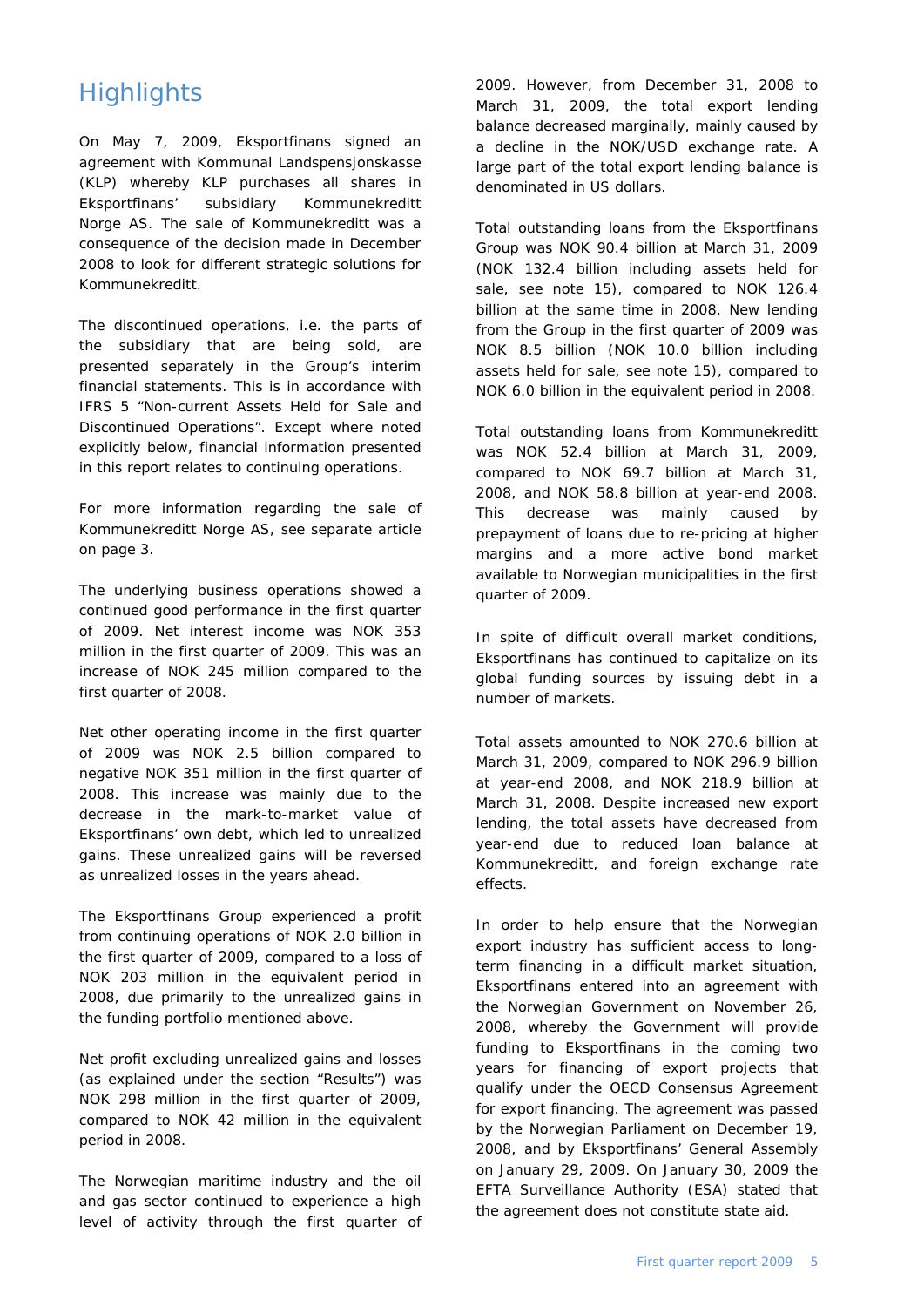On January 9, 2009, FitchRatings downgraded Eksportfinans' long-term ratings from AAA to AA with stable outlook.

# Export lending

Due to the substantial order back-log of export financing projects following the very high activity in the Norwegian maritime industry in recent years, new disbursements of export related financing from Eksportfinans were close to three times higher in the first quarter of 2009 than in the first quarter of 2008. New disbursements of export related loans were NOK 8.5 billion in the first quarter of 2009, compared to NOK 3.1 billion during the same period in 2008.

New contract financing was NOK 8 billion during the first quarter of 2009, of which NOK 5.7 billion was financing under the Government supported export financing scheme. In the same period in 2008, the figures were NOK 2.5 billion and NOK 1.6 billion respectively. The major sectors for financing of capital goods were supplies to the shipping industry and the oil and gas sector.

The volume of outstanding export related loans was NOK 79.3 billion at March 31, 2009, compared to NOK 56.6 billion at March 31, 2008.

New export credits in the first quarter of 2009 were extended both with floating rate market terms and according to the OECD Consensus Agreement for export credits (i.e. the officially supported fixed rate financing scheme, CIRR).

## Local government lending

Total outstanding loans from Kommunekreditt Norge AS at March 31, 2009 amounted to NOK 52.4 billion, which was a decrease of 25 percent compared to March 31, 2008, and an 11 percent decrease compared to December 31, 2008. This decrease was mainly caused by prepayments of loans due to re-pricing of loans at higher margins and a more active bond market available to Norwegian municipalities in the first quarter of 2009.

# Funding

New funding in the first quarter of 2009 amounted to NOK 16.5 billion through 189 individual trades, compared with NOK 15.1 billion and 215 trades for the same period in 2008. New issues are being bought primarily by investors in Japan and also in the USA.

Eksportfinans has not yet seen the need to be in the public benchmark markets in 2009.

## **Results**

#### **Net interest income**

Net interest income was NOK 353 million in the first quarter of 2009. This was NOK 245 million higher than in the equivalent period of 2008. The increase was mainly due to a higher volume and higher margins on lending and liquidity placements.

The return on assets (net interest income, including provisions, divided on average assets) was 0.50 percent in the first quarter of 2009, compared to 0.20 percent in the first quarter of 2008.

Net interest income was NOK 473 million when including net interest income from discontinued operations of NOK 120 million (see note 15), NOK 333 million higher compared to the same period in 2008 (also including discontinued operations).

#### **Net other operating income**

The situation in the international capital markets continues to cause fluctuations in the fair value measurements of financial instruments. After the implementation of a Portfolio Hedge Agreement with the Company's shareholders from February 29, 2008, the fluctuations in the fair value of bond investments hedged by this agreement have been neutralized. Fluctuations in the fair value in the accounts after that date have to a large extent been caused by changes in fair value on Eksportfinans' own debt and on loans. In the first quarter of 2009 alone, net unrealized gains on Eksportfinans' own debt increased by NOK 3.1 billion (net of derivatives this amount is NOK 2.7 billion). The unrealized gains on Eksportfinans' own debt will be reversed as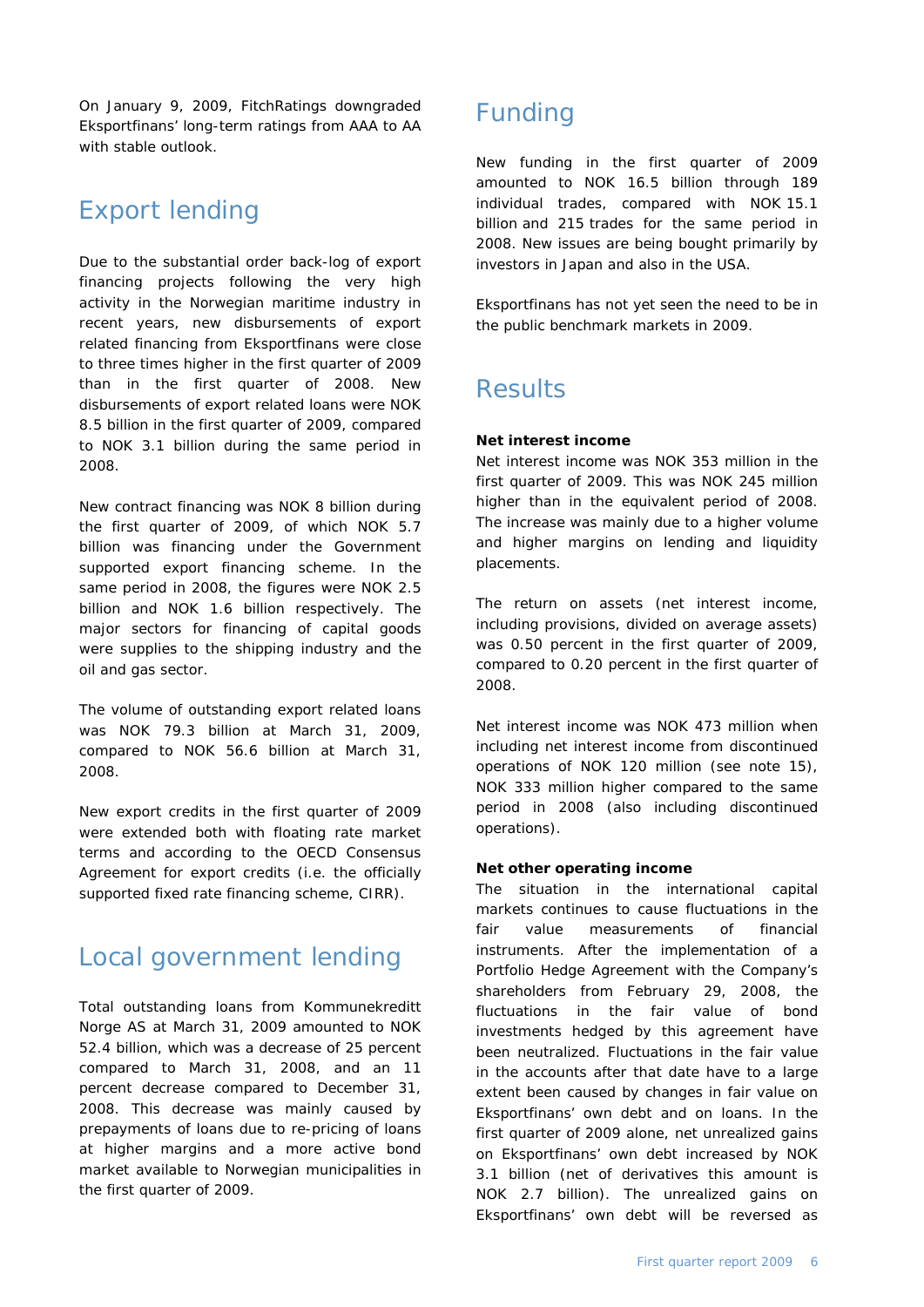unrealized losses in the years to come. These unrealized losses will not affect the capital adequacy in any material way.

In the first quarter of 2009, net other operating income was positive NOK 2.5 billion compared to negative NOK 351 million in the corresponding period in 2008. Net other operating income includes the following major items:

Commissions and expenses related to banking services was NOK 2 million in the first quarter of 2009 compared to NOK 35 million in the corresponding period in 2008. The decrease of NOK 33 million was due to one-off expenses related to the Portfolio Hedge Agreement in 2008.

Net gains/(losses) on financial instruments at fair value in the first quarter of 2009 included a gross unrealized gain on own debt of NOK 3.1 billion (net of derivatives this amount is NOK 2.7 billion), a gross unrealized loss on loans of NOK 210 million, a gross unrealized gain on bonds under the Portfolio Hedge Agreement of NOK 287 million and an unrealized loss of NOK 256 million on the Portfolio Hedge Agreement. See note 2 to the accompanying financial statements for the breakdown of this line item.

The changes in net other operating income for the Group from the first quarter 2008 to the first quarter 2009 are presented in the table below.

|                                                                                 | 1st quarter    |            |              |  |  |  |
|---------------------------------------------------------------------------------|----------------|------------|--------------|--|--|--|
| (NOK millions)                                                                  | 2009           | 2008       | Change       |  |  |  |
| Commissions and<br>income related to<br>banking services                        | ∩              |            | (1)          |  |  |  |
| Commissions and<br>expenses related to<br>banking services                      | $\overline{2}$ | 35         | (33)         |  |  |  |
| Net gains/(losses)<br>on financial<br>instruments at fair value<br>Other income | 2,505<br>4     | (322)<br>5 | 2,827<br>(1) |  |  |  |
|                                                                                 |                |            |              |  |  |  |
| Net other operating<br>income                                                   | 2,507          | (351)      | 2.858        |  |  |  |

#### **Total operating expenses**

Total operating expenses amounted to NOK 52 million in the first quarter of 2009, an increase of NOK 13 million from the equivalent period in 2008. The increase was mainly due to increased pension costs, IT related expenses and consultancy expenses.

The key ratio Net operating expenses in relation to average assets was 0.08 percent in the first quarter of 2009, the same as in the first quarter of 2008.

#### **Profit/(loss) for the period**

The Group experienced a profit of NOK 2,022 million from continuing operations in the first quarter of 2009, compared to a loss of NOK 203 million in the corresponding period in 2008 due to the reasons mentioned above.

Including discontinued operations, total comprehensive income was NOK 2,035 billion in the first quarter, compared to negative NOK 192 million in the first quarter of 2008.

Return on equity was positive 98.3 percent for the first quarter of 2009, compared to negative 25.7 percent for the equivalent period in 2008.

The non-IFRS measure profit excluding unrealized gains and losses on financial instruments, and the corresponding return on equity, is shown in the table below. These calculations may be of interest to investors because they assess the performance of the underlying business operations without the volatility caused by fair value fluctuations.

Profit excluding unrealized gains and losses amounted to NOK 298 million for the first quarter of 2009. This was an increase of NOK 256 million from the corresponding period in 2008.

|                                             | 1st quarter |       |
|---------------------------------------------|-------------|-------|
| (NOK million)                               | 2009        | 2008  |
|                                             |             |       |
| Comprehensive income for the period         |             |       |
| in accordance with IFRS                     | 2,035       | (192) |
|                                             |             |       |
|                                             |             |       |
| Net unrealized losses/(gains) <sup>1)</sup> | (2, 413)    | 325   |
| Tax-effect <sup>2)</sup>                    | 676         | (91)  |
|                                             |             |       |
|                                             |             |       |
|                                             |             |       |
| Non-IFRS profit for the period              |             |       |
| excluding unrealized gains/(losses) on      |             |       |
| financial instruments at fair value         | 298         | 42    |
|                                             |             |       |
|                                             |             |       |
| Return on equity based on profit for        |             |       |
| the period excluding unrealized             |             |       |
| gains/(losses) on financial instruments     |             |       |
| at fair value                               | 25.7 %      | 4.8 % |
|                                             |             |       |

1) Includes unrealized effects from continuing operations, see note 2, and discontinued operations, see note 15.

2) 28 percent of the unrealized items above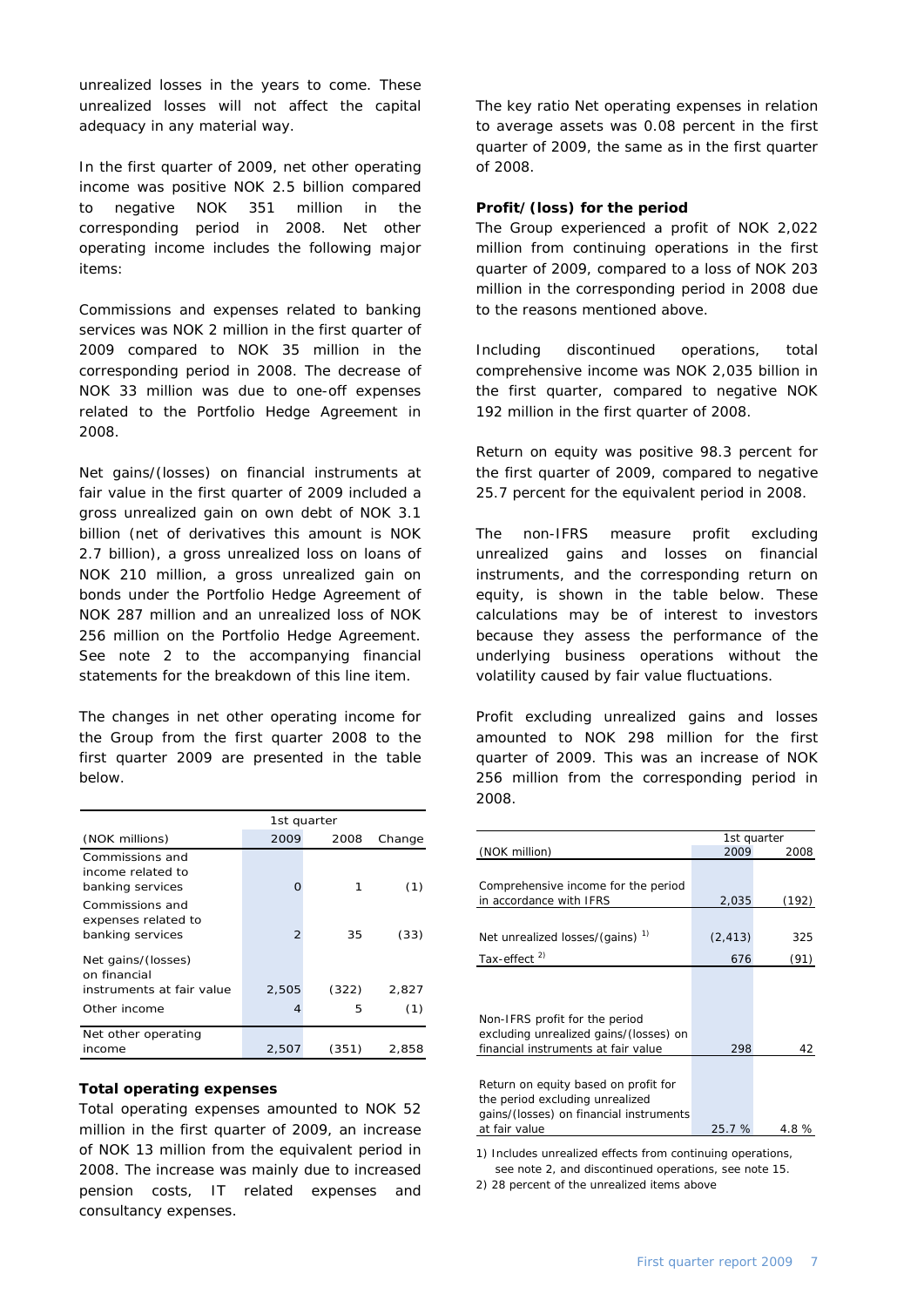## Balance sheet

Total assets amounted to NOK 270.6 billion at March 31, 2009, compared to NOK 296.9 billion at December 31, 2008, and NOK 218.9 billion at March 31, 2008. The growth in total assets compared to the first quarter of 2008 was due to increased export lending, increased liquidity placed in commercial paper and bonds, and foreign exchange rate effects on both these items. There has also been an increase in the value of derivatives and cash collateral. The decrease in total assets in the first quarter of 2009 compared to year-end 2008 was mainly caused by the lower balance of municipal lending and foreign exchange rate effects. The portfolio of bonds covered by the Portfolio Hedge Agreement with the shareholders amounted to NOK 66.7 billion, compared to NOK 68.4 billion as of March 31, 2008. The total amount of securities invested in commercial paper and bonds amounted to NOK 93.0 billion at March 31, 2009. The corresponding volume at March 31, 2008 was NOK 68.4 billion.

Debts incurred by issuing commercial paper and bonds came to NOK 233.0 billion at March 31, 2009. The corresponding figure at year-end 2008 was NOK 259.0 billion, and NOK 202.2 at March 31, 2008.

The capital adequacy ratio for the Group was 12.0 percent at March 31, 2009, compared to 11.6 percent at the end of 2008, and 10.9 at March 31, 2008. The core capital adequacy ratio was 8.7 percent at March 31, 2009, and 8.1 percent at year-end 2008, and 8.1 percent at March 31, 2008. The increase was mainly due to increased core capital, due to at strong result in the first three months of 2009 and reduced risk weighted assets caused by the lower balance of municipal lending and foreign exchange rate effects.

Oslo, May 7, 2009 EKSPORTFINANS ASA The Board of Directors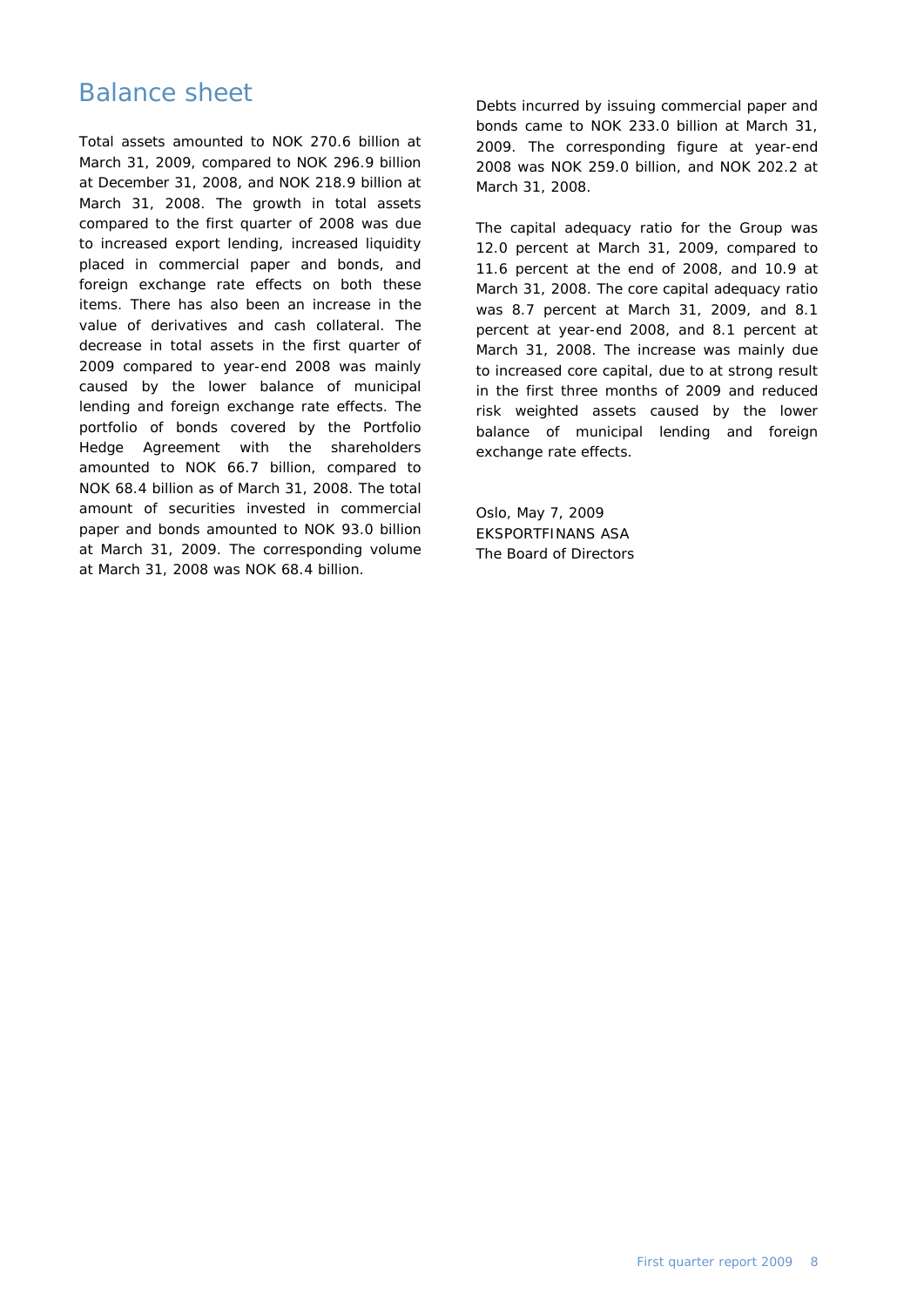# Statement of comprehensive income

| Parent company            |                |                                                                              | Group                 |                           |
|---------------------------|----------------|------------------------------------------------------------------------------|-----------------------|---------------------------|
| First quarter<br>2009     | 2008           | (NOK million)                                                                | First quarter<br>2009 | 2008                      |
| 2,430<br>2,077            | 2,764<br>2,656 | Interest and related income<br>Interest and related expenses                 | 2,430<br>2,077        | 2,764<br>2,656            |
| 353                       | 108            | Net interest income                                                          | 353                   | 108                       |
| 0                         | 0              | Income on investments in group companies                                     |                       |                           |
| $\overline{O}$            | 1              | Commissions and<br>income related to banking services                        | $\mathbf{O}$          | 1                         |
| 2                         | 35             | Commissions and<br>expenses related to banking services                      | 2                     | 35                        |
| 2,505                     | (322)          | Net gains/(losses) on<br>financial instruments at fair value                 | 2,505                 | (322)                     |
| $\overline{4}$            | 5              | Other income                                                                 | $\overline{4}$        | 5                         |
| 2,507                     | (351)          | Net other operating income                                                   | 2,507                 | (351)                     |
| 2,860                     | (243)          | <b>Total net income</b>                                                      | 2,860                 | (243)                     |
| 43<br>$\overline{4}$<br>5 | 32<br>5<br>2   | Salaries and other administrative expenses<br>Depreciation<br>Other expenses | 43<br>4<br>5          | 32<br>5<br>$\overline{2}$ |
| 52                        | 39             | <b>Total operating expenses</b>                                              | 52                    | 39                        |
| $\overline{O}$            | 0              | Impairment charges<br>on loans at amortized cost                             | $\Omega$              | 0                         |
| 2,808                     | (282)          | Pre-tax operating profit/(loss)                                              | 2,808                 | (282)                     |
| 786                       | (79)           | Taxes                                                                        | 786                   | (79)                      |
| 2,022                     | (203)          | Profit/(loss) for the period<br>from continuing operations                   | 2,022                 | (203)                     |
| $\mathbf{O}$              | 0              | Profit/(loss) for the period from<br>discontinued operations, net of taxes   | 13                    | 11                        |
| $\overline{O}$            | $\mathsf{O}$   | Other comprehensive income                                                   | $\mathbf 0$           | 0                         |
| 2,022                     | (203)          | Total comprehensive income                                                   | 2,035                 | (192)                     |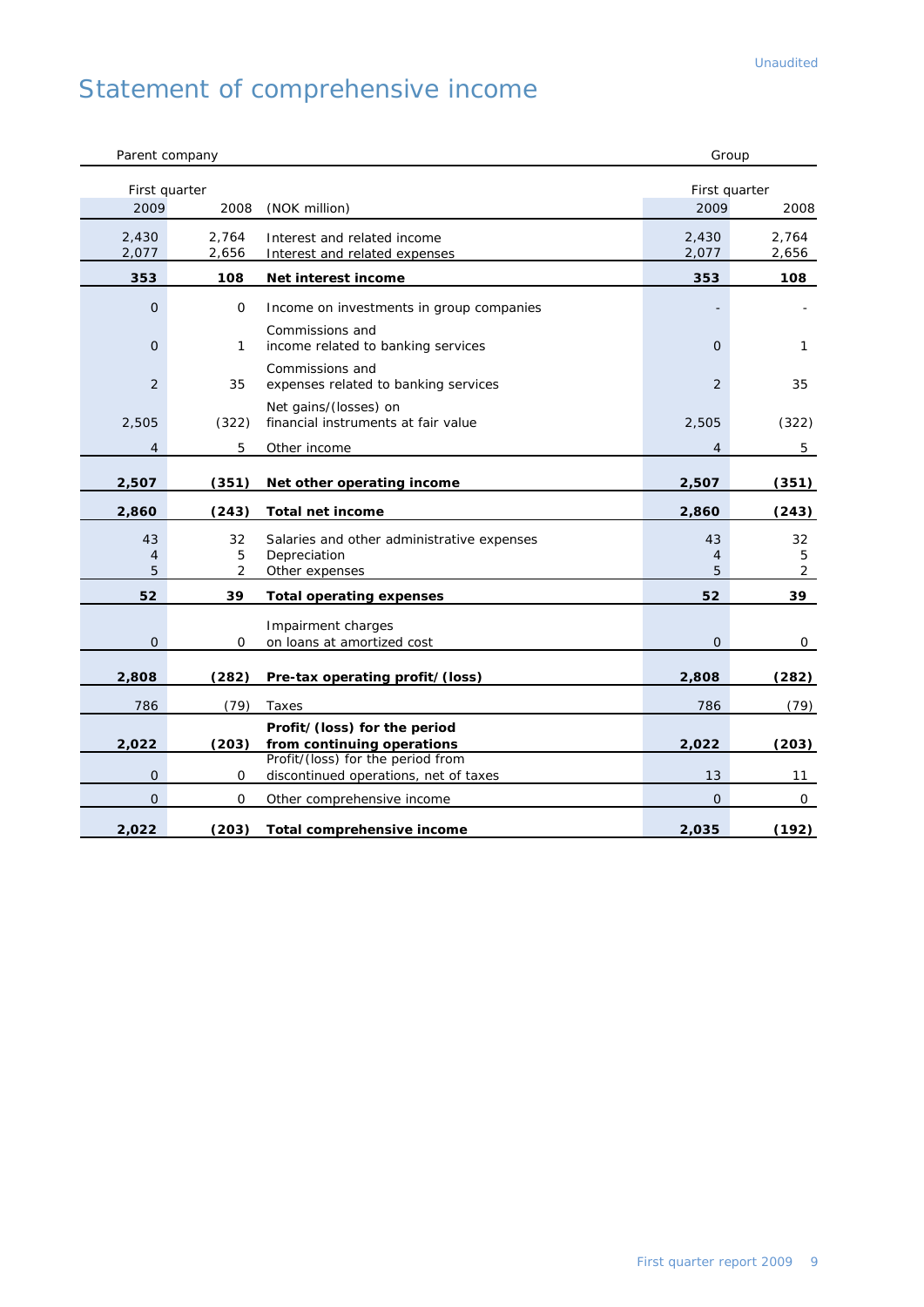# Balance sheet

|              | Parent company |            |                                           |              | Group                    |            |
|--------------|----------------|------------|-------------------------------------------|--------------|--------------------------|------------|
| 31.03.09     | 31.03.08       |            | 31.12.08 (NOK million)                    | 31.03.09     | 31.03.08                 | 31.12.08   |
|              |                |            | Loans and receivables                     |              |                          |            |
| 83,894       | 96,021         | 90.044     | due from credit institutions              | 36,845       | 31,465                   | 36,188     |
|              |                |            | Loans and receivables                     |              |                          |            |
| 57,786       | 35,747         | 57,993     | due from customers                        | 63,724       | 101,254                  | 112,751    |
| 92,960       | 68,394         | 108,137    | Securities                                | 92,960       | 68,394                   | 108,137    |
| 19,341       | 12,198         | 27,294     | Financial derivatives                     | 19,341       | 12,198                   | 27,294     |
| 518          | 518            | 518        | Non-current assets held for sale          | 42,062       |                          |            |
| $\mathbf{O}$ | 212            | 0          | Deferred tax asset                        | 0            | 170                      | 0          |
| 28           | 25             | 27         | Intangible assets<br>Fixed assets         | 28           | 25                       | 27         |
| 214          | 219            | 216        | and investment property                   | 214          | 220                      | 217        |
| 15,472       | 5,245          | 12,285     | Other assets                              | 15,472       | 5,182                    | 12,287     |
| 270,213      | 218,579        | 296,514    | <b>Total assets</b>                       | 270,646      | 218,908                  | 296,901    |
|              |                |            |                                           |              |                          |            |
| 47           | 39             | 326        | Deposits by credit institutions           | 47           | 39                       | 326        |
|              |                |            | Borrowings through                        |              |                          |            |
| 233,013      | 202,186        | 259,041    | the issue of securities                   | 233,013      | 202,186                  | 259,041    |
| 22,142       | 9,861          | 18,372     | <b>Financial derivatives</b>              | 22,142       | 9,855                    | 18,368     |
|              |                |            | Non-current                               |              |                          |            |
| $\mathbf 0$  | $\blacksquare$ |            | liabilities held for sale                 | 82           | $\overline{\phantom{a}}$ |            |
| 254<br>1,646 | 62<br>$\Omega$ | 232<br>928 | Taxes payable<br>Deferred tax liabilities | 254<br>1,646 | 85<br>$\Omega$           | 291<br>931 |
| 2,161        | 1,216          | 8,312      | Other liabilities                         | 2,161        | 1,216                    | 8,298      |
| 82           | 62             | 79         | Accrued expenses and provisions           | 82           | 66                       | 84         |
| 1,639        | 1,317          | 1,909      | Subordinated debt                         | 1,639        | 1,317                    | 1,909      |
| 337          | 482            | 445        | Capital contribution securities           | 337          | 482                      | 445        |
| 261,321      | 215,225        | 289,644    | <b>Total liabilities</b>                  | 261,403      | 215,246                  | 289,693    |
|              |                |            |                                           |              |                          |            |
| 2,771        | 2,771          | 2,771      | Share capital                             | 2,771        | 2,771                    | 2,771      |
| 177          | 177            | 177        | Share premium reserve                     | 177          | 177                      | 177        |
| 3,104        | 137            | 3,104      | Reserve for unrealized gains              |              |                          |            |
| 818          | 472            | 818        | Other equity                              | 4,260        | 906                      | 4,260      |
|              |                |            | Comprehensive                             |              |                          |            |
| 2,022        | (203)          |            | income for the period                     | 2,035        | (192)                    |            |
| 8,892        | 3,354          | 6,870      | Total shareholders' equity                | 9,243        | 3,662                    | 7,208      |
|              |                |            | Total liabilities and shareholders'       |              |                          |            |
| 270,213      | 218,579        | 296,514    | equity                                    | 270,646      | 218,908                  | 296,901    |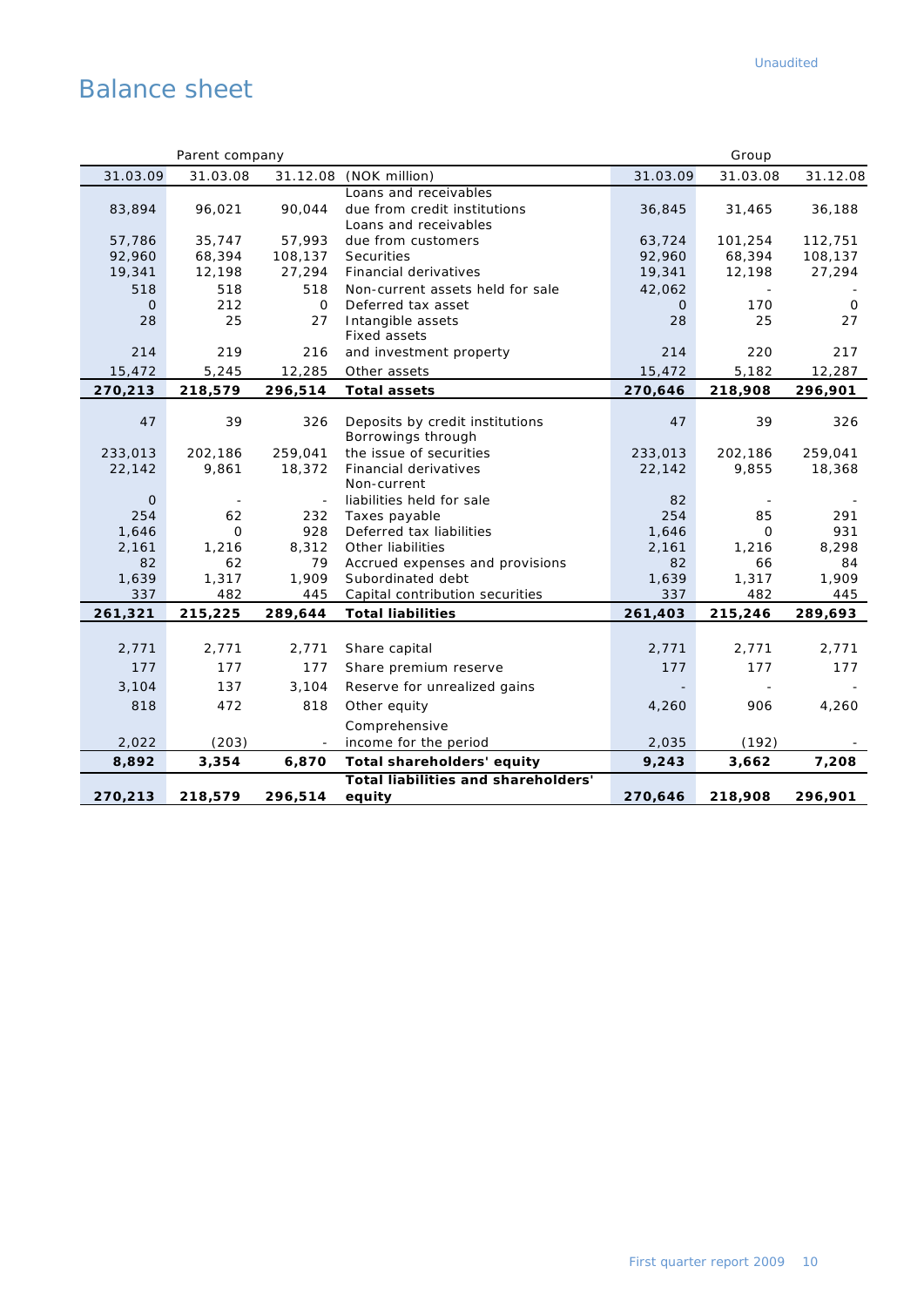# Statement of changes in equity

|                                           |              |                       | Parent company      |        |        |
|-------------------------------------------|--------------|-----------------------|---------------------|--------|--------|
|                                           |              | Share                 | Reserve             |        |        |
|                                           | Share        | premium               | unrealised          | Other  | Total  |
| (NOK million)                             | capital $1)$ | reserve <sup>1)</sup> | gains <sup>1)</sup> | equity | equity |
|                                           |              |                       |                     |        |        |
| Equity as at January 1, 2008              | 1.594        | 162                   | 137                 | 472    | 2,365  |
| Issuance of new share capital             | 1.177        | 15                    | $\Omega$            | O      | 1,192  |
| Total comprehensive income for the period | Ο            | O                     |                     | (203)  | (203)  |
| Equity as March 31, 2008                  | 2,771        | 177                   | 137                 | 269    | 3,354  |
|                                           |              |                       |                     |        |        |
| Equity as at January 1, 2009              | 2.771        | 177                   | 3.104               | 818    | 6,870  |
|                                           |              |                       |                     |        |        |
| Total comprehensive income for the period | ი            | Ω                     |                     | 2,022  | 2,022  |
| Equity as at March 31, 2009               | 2.771        | 177                   | 3,104               | 2,840  | 8,892  |

1) Restricted equity

|                                           |         |         | Group      |          |        |
|-------------------------------------------|---------|---------|------------|----------|--------|
|                                           |         | Share   | Reserve    |          |        |
|                                           | Share   | premium | unrealised | Other    | Total  |
| (NOK million)                             | capital | reserve | gains      | equity   | equity |
|                                           |         |         |            |          |        |
| Equity as at January 1, 2008              | 1.594   | 162     | $\Omega$   | 906      | 2,662  |
|                                           |         |         |            |          |        |
| Issuance of new share capital             | 1.177   | 15      | $\Omega$   | $\Omega$ | 1.192  |
| Total comprehensive income for the period | O       | O       |            | (192)    | (192)  |
| Equity as March 31, 2008                  | 2.771   | 177     | Ω          | 714      | 3,662  |
|                                           |         |         |            |          |        |
| Equity as at January 1, 2009              | 2.771   | 177     | $\Omega$   | 4,260    | 7,208  |
|                                           |         |         |            |          |        |
| Total comprehensive income for the period | ი       | O       | $\Omega$   | 2.035    | 2,035  |
| Equity as at March 31, 2009               | 2.771   | 177     | $\Omega$   | 6,295    | 9.243  |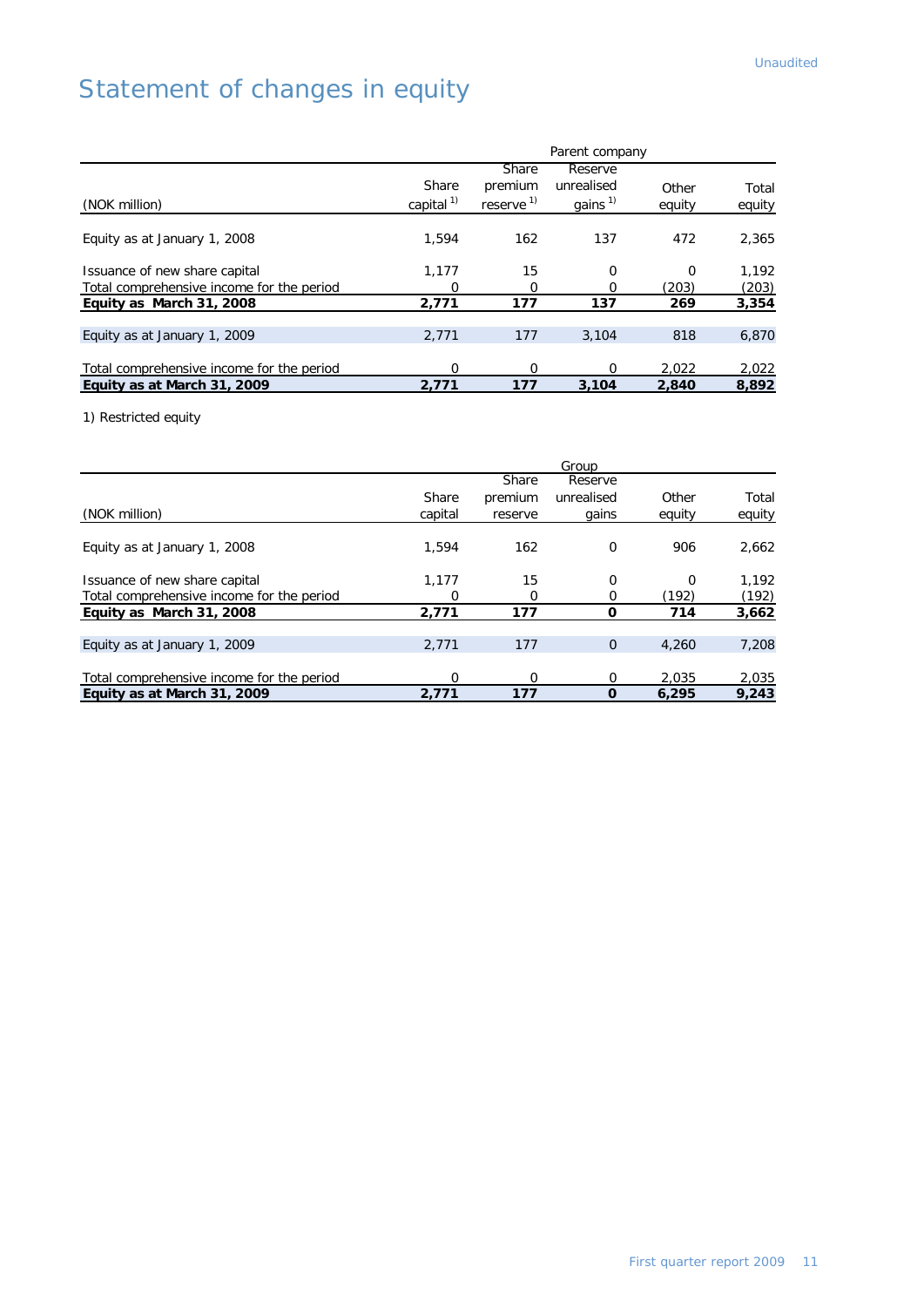# Cash flow statement

| Parent company |           |                                                                     |               | Group     |
|----------------|-----------|---------------------------------------------------------------------|---------------|-----------|
| First quarter  |           |                                                                     | First quarter |           |
| 2009           | 2008      | (NOK million)                                                       | 2009          | 2008      |
|                |           |                                                                     |               |           |
|                |           | Pre-tax operating profit/(loss)                                     |               |           |
| 2,808          | (282)     | from continuing operations                                          | 2,808         | (282)     |
|                |           |                                                                     |               |           |
|                |           | Provided by operating activities:                                   |               |           |
| (8,528)        | (4, 540)  | Disbursement of loans                                               | (8,528)       | (4, 540)  |
| 14,475         | 1,096     | Principal collected on loans                                        | 14,475        | 1,096     |
| (18, 842)      | 0         | Purchase of financial investments (trading)                         | (18, 842)     | O         |
|                |           | Proceeds from sale or redemption of                                 |               |           |
| 24,488         | 1,121     | financial investments in the trading portfolio                      | 24,488        | 1,121     |
|                |           | Accrual of contribution                                             |               |           |
| (404)          | (49)      | from the Norwegian government                                       | (404)         | (49)      |
|                |           |                                                                     |               |           |
| 152            | 38        | Contribution paid by the Norwegian government                       | 152           | 38        |
|                |           | Unrealized losses (reversal of unrealized losses) on                |               |           |
| (2,504)        | 317       | financial instruments at fair value                                 | (2,504)       | 317       |
|                | 5         | Depreciation                                                        | 4             | 5         |
| 4              |           |                                                                     |               |           |
| $\overline{O}$ | 0         | Income from investments in susidiary                                | 0             | 0         |
| (47)           | (39)      | Taxes paid                                                          | (47)          | (39)      |
|                |           | Changes in:                                                         |               |           |
| (978)          | (547)     | Accrued interest receivable                                         | (978)         | (547)     |
|                |           |                                                                     |               |           |
| (3, 576)       | (2,881)   | Other receivables                                                   | (3, 576)      | (2,881)   |
| (4,699)        | 1,441     | Accrued expenses and other liabilities                              | (4,699)       | 1,441     |
| 2,349          | (4, 320)  | Net cash flow from operating activities                             | 2,349         | (4, 320)  |
| $\mathbf 0$    | (255)     | Purchase of financial investments                                   | $\mathbf 0$   | (255)     |
|                |           | Proceeds from sale                                                  |               |           |
|                | 6,669     |                                                                     | 1,756         | 6,669     |
| 1,756          |           | or redemption of financial investments<br>Purchases of fixed assets |               |           |
| (2)            | (2)       |                                                                     | (2)           | (2)       |
| O              | 0         | Net proceeds from sales of fixed assets                             | $\Omega$      | $\circ$   |
| 1,754          | 6,412     | Net cash flow from investing activities                             | 1,754         | 6,412     |
| (264)          | (271)     | Change in debt to credit institutions                               | (264)         | (271)     |
|                |           | Proceeds from                                                       |               |           |
|                |           |                                                                     |               |           |
| 41,622         | 30,397    | issuance of commercial paper debt                                   | 41,622        | 30,397    |
| (38,607)       | (25,056)  | Repayments of commercial paper debt                                 | (38,607)      | (25,056)  |
| 16,531         | 15,071    | Proceeds from issuance of bond debt                                 | 16,531        | 15,071    |
| (20, 628)      | (18, 737) | Principal payments on bond debt                                     | (20, 628)     | (18, 737) |
| $\mathbf{O}$   | 1,177     | Issuance of new share capital                                       | $\mathbf{O}$  | 1,177     |
| (1, 346)       | 2,581     | Net cash flow from financing activities                             | (1, 346)      | 2,581     |
|                |           |                                                                     |               |           |
|                |           | Effect of exchange                                                  |               |           |
| (247)          | (39)      | rates on cash and cash equivalents                                  | (247)         | (39)      |
|                |           | Net change in cash and cash                                         |               |           |
| 2,510          | 4,634     | equivalents from continuing operations                              | 2,510         | 4,634     |
|                |           | Cash and cash equivalents at beginning                              |               |           |
| 6,667          | 693       | of period for continuing operations                                 | 6,667         | 693       |
|                |           |                                                                     |               |           |
|                |           | Net change $1$ in cash and cash                                     |               |           |
| $\mathbf 0$    | 0         | equivalents from discontinued operations                            | (650)         | (72)      |
|                |           | Cash and cash equivalents at beginning                              |               |           |
| $\mathbf 0$    | 0         | of period for discontinued operations                               | 660           | 140       |
|                |           | Cash and cash                                                       |               |           |
| 9,177          |           |                                                                     |               |           |
|                | 5,327     | equivalents at end of period                                        | 9,187         | 5,395     |

1) All changes are related to operating activities.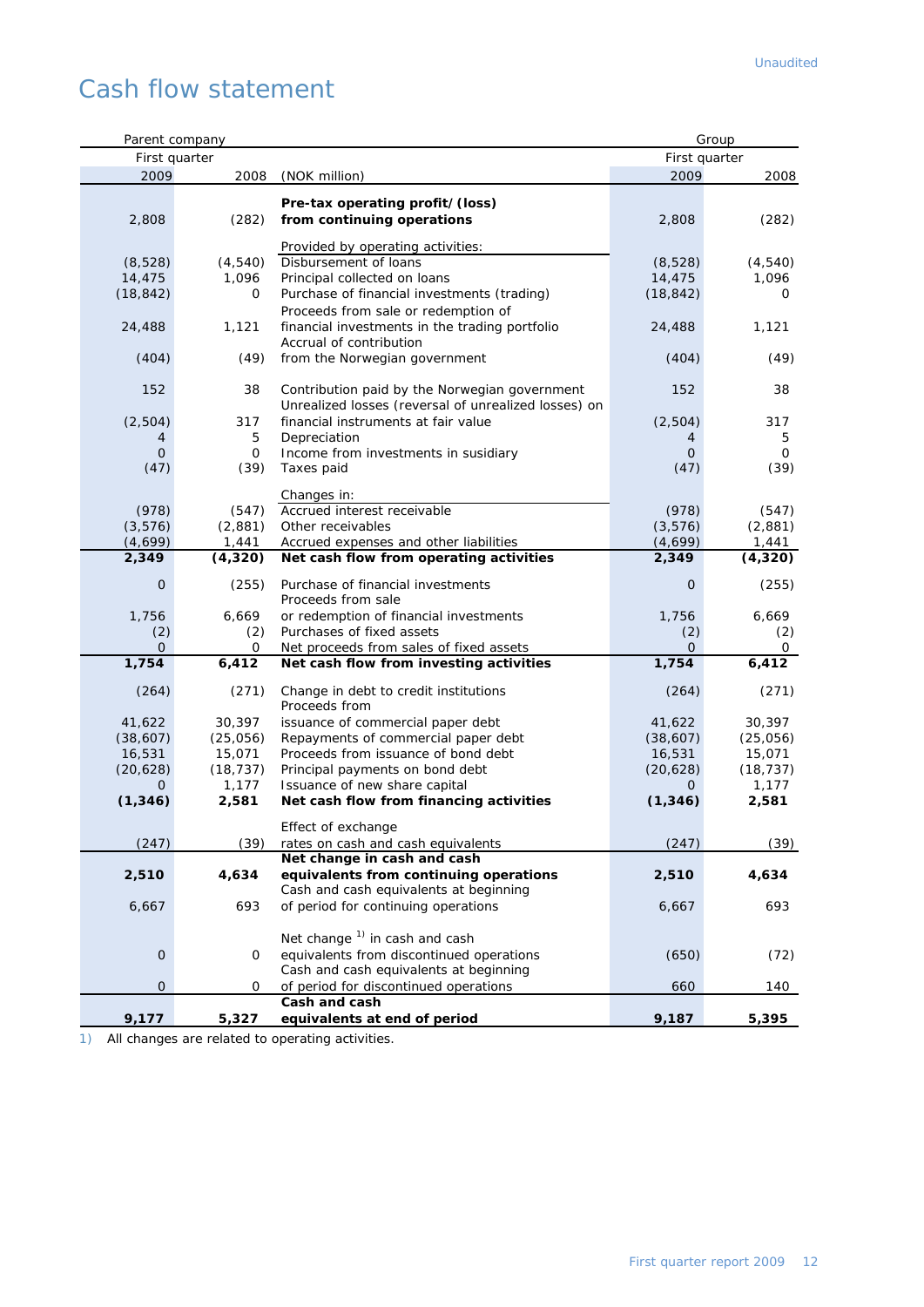## Notes to the accounts

#### 1. Accounting principles

Eksportfinans' condensed interim financial statements for the first quarter of 2009 have been prepared in accordance with International Financial Reporting Standards – (**IFRS**), in line with both IFRS as adopted by the European Union (**EU**) and IFRS as issued by the International Accounting Standards Board (**IASB**). The condensed interim financial statements of the parent company have been prepared in line with simplified IFRS, as regulated under the Norwegian Accounting Act. The condensed interim financial statements have been prepared in accordance with IAS 34, Interim Financial Reporting.

Certain new accounting standards and interpretations are applied for the first time in these condensed interim financial statements. These are described below:

- IFRS 8 'Operating Segments' replaces IAS 14 and aligns segment reporting with the requirements of the US standard SFAS 131. The new standard requires a 'management approach', under which segment information is presented on the same basis as that used for internal reporting purposes. See note 13.
- Amendments to IAS 1 'Presentation of Financial Statements' require all items of income and expense (including those accounted for directly in equity) to be presented in the future in a single statement (a 'statement of comprehensive income') or in two statements (a separate 'income statement' and 'statement of other comprehensive income'). Comprehensive income includes all non-owner changes in equity, both those recognized in profit or loss and those recorded directly to equity. Eksportfinans presents all these items of income and expense in a single statement.

 Improvements to IFRSs (annual improvement project) include accounting changes for presentation, recognition or measurement purposes, and changes involving terminology or editorial changes with minimal effect on accounting. The changes affect several standards.

In addition to new standards and interpretations, Eksportfinans in the first quarter consolidated interim financial statements of 2009 also applies one other accounting standard that has not been relevant in prior periods:

 IFRS 5 'Non-current Assets Held for Sale and Discontinued Operations' provides rules of presentation when an entity has discontinued operations or non-current assets held for sale. These items shall be presented separately in the consolidated financial statements.

The consolidated financial statements include the accounts of Eksportfinans ASA and its wholly owned subsidiary, Kommunekreditt Norge AS. In accordance with IFRS 5, the discontinued operations of Kommunekreditt are presented separately as held for sale. See also note 15.

The accounting policies and methods of computation applied in the preparation of these condensed interim financial statements are in all other aspects the same as in Eksportfinans' annual financial statements of 2008, as approved for issue by the Board of Directors on February 24, 2009. These policies have been consistently applied to all the periods presented.

Figures for interim periods are unaudited.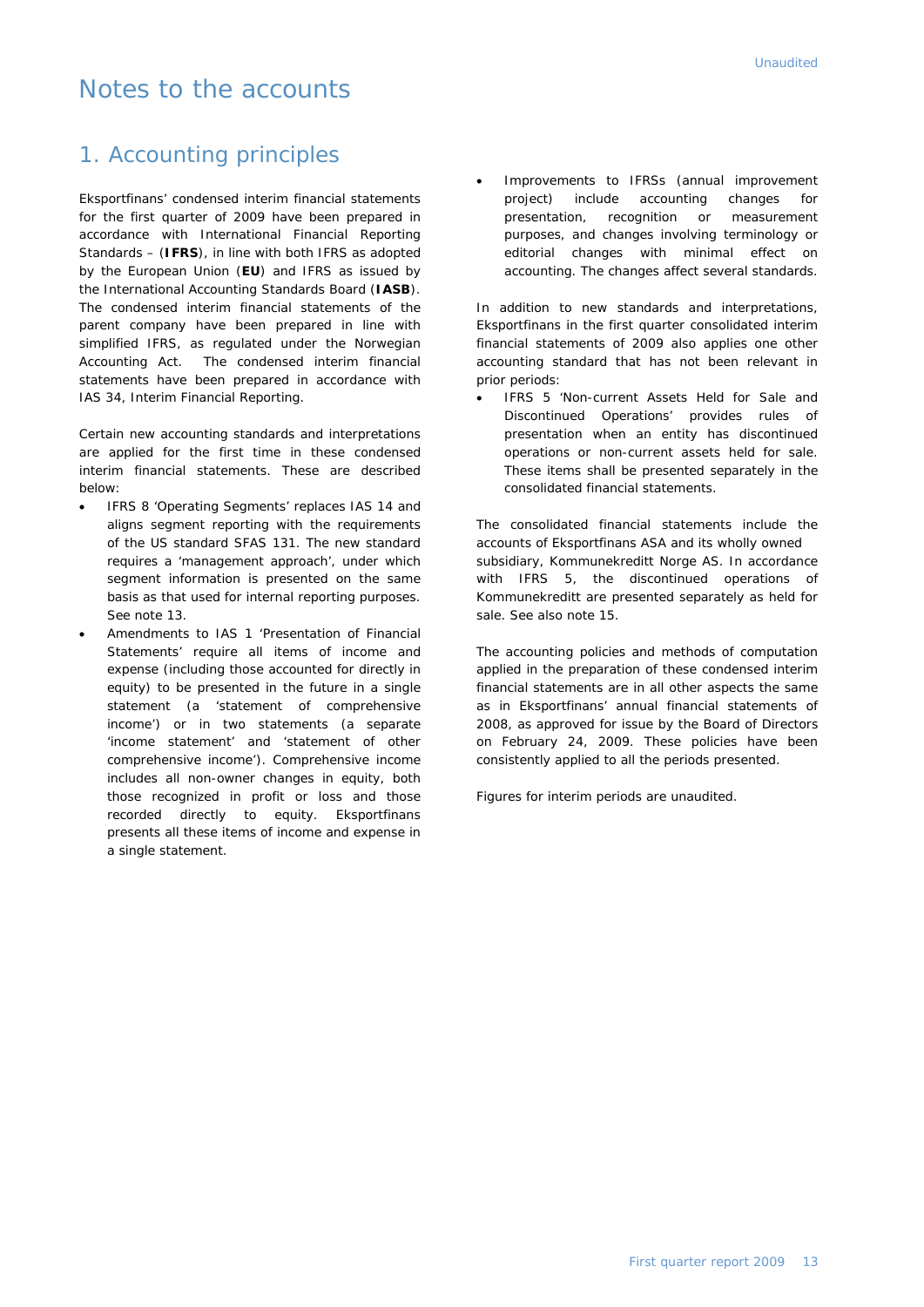## 2. Net gains/(losses) on financial instruments at fair value

| Parent company                                                      | Group         |                 |
|---------------------------------------------------------------------|---------------|-----------------|
| First quarter                                                       | First quarter |                 |
| 2009<br>2008 (NOK million)                                          | 2009          | 2008            |
| $\Omega$<br><b>Securities</b><br>0                                  | $\Omega$      | $\Omega$        |
| (15)<br>(12) Financial derivatives                                  | (15)          | (12)            |
| (6)<br>Foreign currencies<br>0                                      | (6)           | 0               |
| Other financial instruments at fair value<br>21<br>12 <sup>12</sup> | 21            | 12 <sup>°</sup> |
| $\mathbf{0}$<br>Net realized gains/(losses)<br>0                    | $\mathbf{0}$  | 0               |
|                                                                     |               |                 |
| (210)<br>Loans and receivables<br>25                                | (210)         | 25              |
| 271<br>$(1,209)$ Securities                                         | 271           | (1, 209)        |
| $(2,372)$ Financial derivatives <sup>1)</sup><br>(862)              | (862)         | (2, 372)        |
| 48<br>Commercial paper debt                                         | 48            |                 |
| Bond debt<br>3,130<br>3.099                                         | 3,130         | 3,099           |
| Subordinated debt and capital contribution securities<br>167<br>106 | 167           | 106             |
| (58)<br>(5) Foreign currencies                                      | (58)          | (5)             |
| 19<br>Other<br>33                                                   | 19            | 33              |
| (322) Net unrealized gains/(losses)<br>2,505                        | 2,505         | (322)           |
|                                                                     |               |                 |
| (322) NET REALIZED AND UNREALIZED GAINS/(LOSSES)<br>2,505           | 2,505         | (322)           |

Net realized and unrealized gains/(losses) on financial instruments at fair value

Net unrealized gains/(losses) on securities

|      | Parent company |                                         | Group         |          |
|------|----------------|-----------------------------------------|---------------|----------|
|      | First quarter  |                                         | First quarter |          |
| 2009 | 2008           | (NOK million)                           | 2009          | 2008     |
| 12   | (714)          | Securities held for trading             | 12            | (714)    |
|      |                | Securities designated                   |               |          |
| 259  | (495)          | as at fair value at initial recognition | 259           | (495)    |
| 271  | .209)          | TOTAL                                   | 271           | (1, 209) |

1) The Portfolio Hedge Agreement entered into in March 2008, further described in note 14 of this report, is included with a loss of NOK 256 million as of March 31, 2009, a gain of NOK 678 million as of March 2008, and a gain of NOK 2,618 million as of December 31, 2008.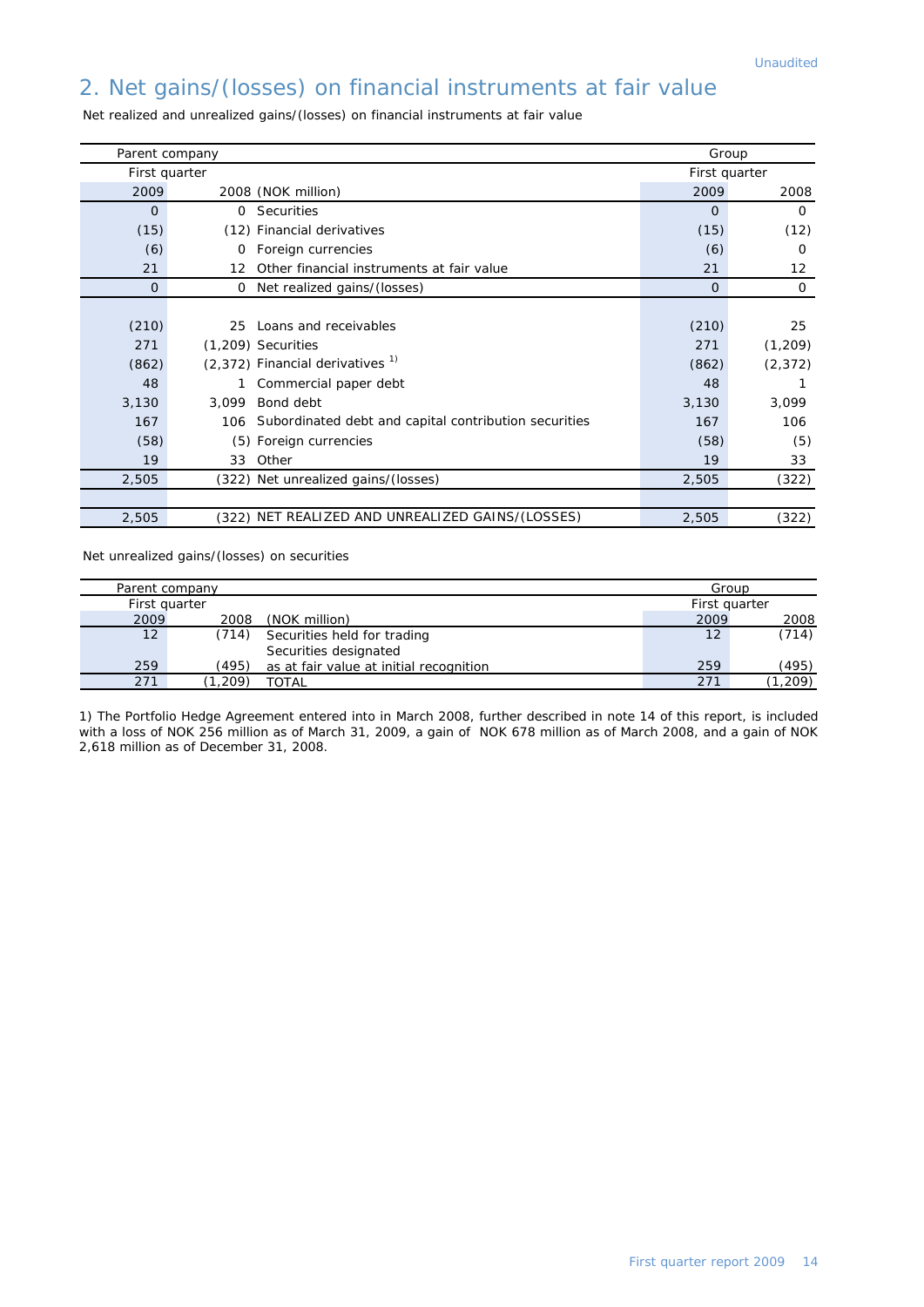#### 3. Capital adequacy

From January 1, 2008, capital adequacy is calculated in accordance with the Basel II regulations in force from the Norwegian Banking, Insurance and Securities Commission. The company has adopted the standardized approach to capital requirements. For the company, this implies that the difference in risk-weighted value between the Basel I and II regulations is mainly due to operational risk. The capital adequacy minimum requirement is 8 percent of total risk-weighted value.

#### **Risk-weighted assets and off-balance sheet items**

| Group<br>Parent company |        |                           |            |            |                  |            |                  |            |
|-------------------------|--------|---------------------------|------------|------------|------------------|------------|------------------|------------|
| 31.03.2009              |        | (NOK million)             |            | 31.03.2009 |                  | 31.03.2008 |                  | 31.12.2008 |
|                         | Risk-  |                           |            | Risk-      |                  | Risk-      |                  | Risk-      |
| weighted                |        |                           |            | weighted   |                  | weighted   |                  | weighted   |
| Book value              | value  |                           | Book value |            | value Book value |            | value Book value | value      |
| 270,213                 | 45,762 | Total assets              | 270.646    | 44,933     | 218,908          | 40.789     | 296.901          | 46,109     |
|                         | 586    | Off-balance sheet items   |            | 586        |                  | 567        |                  | 690        |
|                         | 401    | Operational risk          |            | 447        |                  | 716        |                  | 447        |
|                         | 115    | Total currency risk       |            | 115        |                  | 62         |                  | 79         |
|                         | 46.864 | Total risk-weighted value |            | 46.081     |                  | 42,134     |                  | 47.325     |

#### **The Company's eligible regulatory capital**

| Parent company |       |                                                        |            | Group  |            |       |            |        |
|----------------|-------|--------------------------------------------------------|------------|--------|------------|-------|------------|--------|
| 31.03.2009     |       | (NOK million and in percent<br>of risk-weighted value) | 31.03.2009 |        | 31.03.2008 |       | 31.12.2008 |        |
| 3,677          | 7.8%  | Core capital $1$                                       | 4,023      | 8.7%   | 3.413      | 8.1 % | 3.826      | 8.1 %  |
| 1.527          | 3.3%  | Additional capital <sup>2)</sup>                       | 1.527      | 3.3%   | .195       | 2.8%  | 1.674      | 3.5%   |
| 5,204          | 11.1% | Total regulatory capital                               | 5,550      | 12.0 % | 4,608      | 10.9% | 5,500      | 11.6 % |

1) Includes share capital, other equity, elements of capital contribution securities and deductions/additions

2) Includes subordinated debt, the elements of capital contribution securities not included in core capital and deductions/additions

#### 4. Loans and receivables due from credit institutions

|          | Parent company |          |                                                                             | Group    |          |          |
|----------|----------------|----------|-----------------------------------------------------------------------------|----------|----------|----------|
| 31.03.09 | 31.03.08       | 31.12.08 | (NOK million)                                                               | 31.03.09 | 31.03.08 | 31.12.08 |
| 9,587    | 5,802          | 7,076    | Bank deposits                                                               | 9,598    | 5,870    | 7,737    |
| 524      | (910)          | 835      | Other claims on banks <sup>1)</sup><br>Loans, nominal amount                | 524      | (910)    | 835      |
| 22,417   | 21.471         | 23,228   | (also included in note 6)<br>Loans to Kommunekreditt Norge AS,              | 27,360   | 26,194   | 28,171   |
| 51,664   | 69,336         | 58,858   | nominal amount (also included in note 6)<br>Accrued interest and adjustment |          |          |          |
| (298)    | 322            | 47       | to fair value on loans                                                      | (637)    | 311      | (555)    |
| 83,894   | 96.021         | 90.044   | Total                                                                       | 36,845   | 31,465   | 36,188   |

1) Consists of net outstanding value of the hedge elements in agreements relating to loans acquired from banks. The value of the loans acquired and the hedge instruments under the agreements are both classified as "Loans and receivables due from credit institutions" in accordance with IFRS because not substantially all risk and rewards have been transferred.

The Company has acquired certain loan agreements from banks for which the bank provides a repayment guarantee, therefore retaining the credit risk of the loans. Under IFRS these loans classify as loans to credit institutions.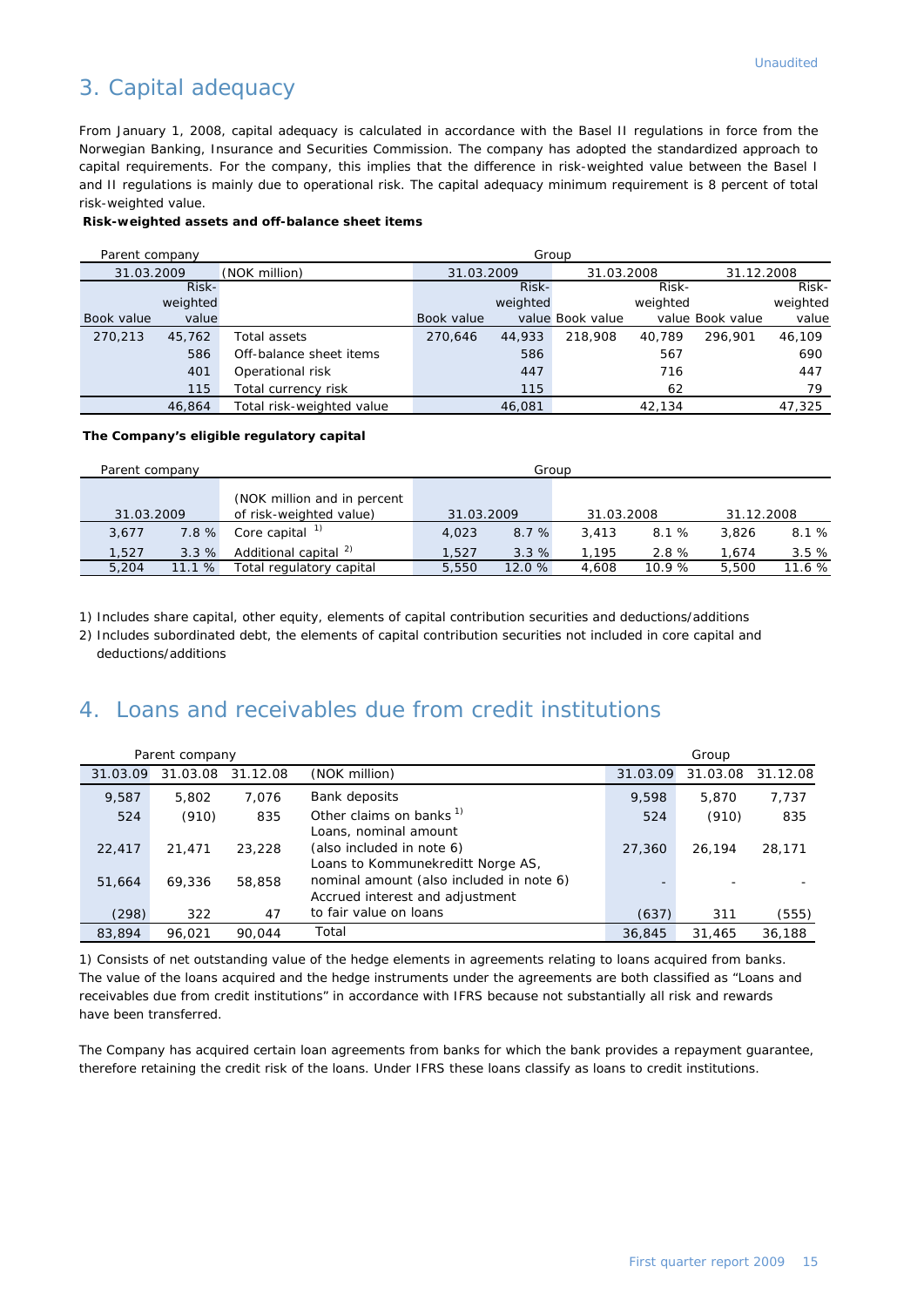#### 5. Loans to customers

| Parent company |        |        |                                                                                               | Group    |         |                   |
|----------------|--------|--------|-----------------------------------------------------------------------------------------------|----------|---------|-------------------|
| 31.03.09       |        |        | 31.03.08 31.12.08 (NOK million)                                                               | 31.03.09 |         | 31.03.08 31.12.08 |
| 56,988         | 35,195 | 57,202 | Loans due from customers,<br>nominal amount (also included in note 6)<br>Accrued interest and | 63,002   | 100,205 | 111,057           |
| 798            | 552    | 791    | adjustment to fair value on loans                                                             | 722      | 1.049   | 1,694             |
| 57,786         | 35,747 | 57.993 | Total                                                                                         | 63.724   | 101.254 | 112,751           |

## 6. Total loans

Nominal amounts related to loans due from credit institutions and customers, respectively, from the two previous tables are included in the following analysis.

|          | Parent company |          |                                                |          | Group    |          |
|----------|----------------|----------|------------------------------------------------|----------|----------|----------|
| 31.03.09 | 31.03.08       | 31.12.08 | (NOK million)                                  | 31.03.09 | 31.03.08 | 31.12.08 |
|          |                |          |                                                |          |          |          |
| 22,417   | 21,471         | 23,228   | Loans due from non-group credit institutions   | 27,360   | 26,194   | 28,171   |
| 51,664   | 69,336         | 58,858   | Loans due from Kommunekreditt Norge AS         |          |          |          |
| 74,081   | 90,807         | 82,086   | Loans due from credit institutions             | 27,360   | 26,194   | 28,171   |
| 56,988   | 35,195         | 57,202   | Loans due from customers                       | 63,002   | 100,205  | 111,057  |
| 131,069  | 126,002        | 139,288  | Total nominal amount                           | 90,362   | 126,399  | 139,228  |
|          |                |          |                                                |          |          |          |
| 95,697   | 107,915        | 107,737  | Commercial loans                               | 54,990   | 108,312  | 107,677  |
| 35,372   | 18,087         | 31,551   | Government-supported loans                     | 35,372   | 18,087   | 31,551   |
| 131,069  | 126,002        | 139,288  | Total nominal amount                           | 90,362   | 126,399  | 139,228  |
|          |                |          |                                                |          |          |          |
| 23,011   | 11,930         | 19,931   | Capital goods                                  | 23,011   | 11,930   | 19,931   |
| 33,479   | 18,989         | 31,631   | <b>Ships</b>                                   | 33,479   | 18,989   | 31,631   |
|          |                |          |                                                |          |          |          |
| 22,858   | 25,679         | 28,809   | Export-related and international activities *) | 22,858   | 25,679   | 28,809   |
|          |                |          |                                                |          |          |          |
|          |                |          | Loans to Norwegian local government sector     | 10,957   | 69,733   | 58,798   |
| 51,664   | 69,336         | 58,858   | Loans to Kommunekreditt Norge AS               |          |          |          |
| 57       | 68             | 59       | Loans to employees                             | 57       | 68       | 59       |
| 131,069  | 126,002        | 139,288  | Total nominal amount                           | 90,362   | 126,399  | 139,228  |

\*) Export-related and international activities consist of loans to the following categories of borrowers:

|                          | Parent company |          |                                  | Group    |          |          |
|--------------------------|----------------|----------|----------------------------------|----------|----------|----------|
| 31.03.09                 | 31.03.08       | 31.12.08 | (NOK million)                    | 31.03.09 | 31.03.08 | 31.12.08 |
| 543                      | 1.413          | 606      | Oil and gas                      | 543      | 1.413    | 606      |
| O                        | 4.025          | 4,933    | Pulp and paper                   | 0        | 4,025    | 4,933    |
| 27                       | 26             | 30       | Engineering and construction     | 27       | 26       | 30       |
| 12                       | 53             | 13       | Aluminum, chemicals and minerals | 12       | 53       | 13       |
| 101                      | 84             | 106      | Aviation and shipping            | 101      | 84       | 106      |
| $\overline{\phantom{0}}$ | O              | 0        | Hydro electric power             | $\Omega$ | O        | O        |
| 3,546                    | 2,768          | 3.715    | Consumer goods                   | 3,546    | 2,768    | 3,715    |
| 8,735                    | 8,268          | 8,875    | Banking and finance              | 8,735    | 8,268    | 8,875    |
| 5,412                    | 4.979          | 5,569    | Real estate management           | 5,412    | 4,979    | 5,569    |
| 4,449                    | 4.026          | 4,928    | IT and telecommunication         | 4,449    | 4,026    | 4,928    |
| 33                       | 37             | 34       | Other categories                 | 33       | 37       | 34       |
| 22,858                   | 25,679         | 28,809   | Total nominal amount             | 22,858   | 25,679   | 28,809   |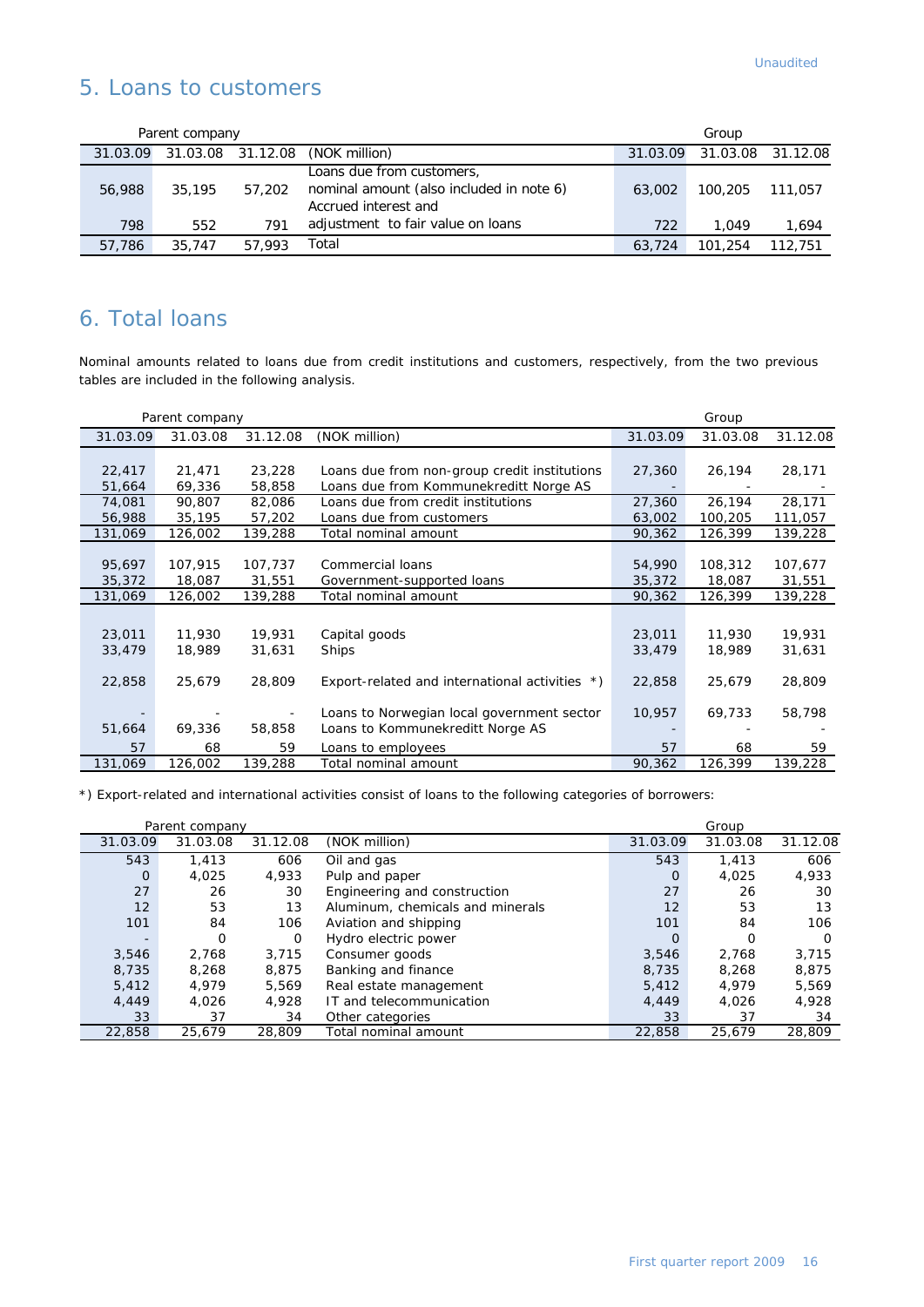## 7. Loans past due or impaired

|                | Parent company |           |                                                                                                                    |                | Group     |           |
|----------------|----------------|-----------|--------------------------------------------------------------------------------------------------------------------|----------------|-----------|-----------|
| 31.03.09       | 31.03.08       |           | 31.12.08 (NOK thousands)                                                                                           | 31.03.09       | 31.03.08  | 31.12.08  |
| 11,184         | 28,736         | 10,264    | Interest and principal<br>instalment 1-30 days past due<br>Not matured principal on loans                          | 11,184         | 38,899    | 145,824   |
| 54,066         | 310,005        | 643,833   | with payments 1-30 days past due                                                                                   | 54,066         | 2,180,377 | 1,876,873 |
| 3,683          | 2,245          | 448,734   | Interest and principal<br>instalment 31-90 days past due<br>Not matured principal on loans                         | 3,683          | 5,388     | 459,144   |
| 65,241         | 20,004         | 207.071   | with payments 31-90 days past due                                                                                  | 65,241         | 132,292   | 293,896   |
| 454,311        | 5,291          | 11,365    | Interest and principal instalment<br>more than 90 days past due<br>Not matured principal<br>on loans with payments | 454,311        | 7,183     | 12,467    |
| 243,967        | 29,657         | 33,464    | more than 90 days past due                                                                                         | 243,967        | 66,023    | 39,449    |
| 832,452        | 395,938        | 1,354,731 | Total loans that are past due                                                                                      | 832,452        | 2,430,162 | 2,827,653 |
| 336,905        | 395,938        | 909,541   | Relevant collateral or quarantees<br>$received*$ )                                                                 | 336,905        | 2,430,162 | 2,382,463 |
| $\overline{0}$ | 0              | $\Omega$  | <b>Estimated impairments</b><br>on loans valued at amortized cost                                                  | $\overline{0}$ | O         | $\Omega$  |

\*) A total of NOK 495,547 thousands relates to exposure towards Icelandic banks as of March 31, 2009, and are as of the balance sheet date not considered guaranteed in a satisfactory manner. These loans are measured at fair value at each balance sheet date. The change in fair value in the period is reflected in the line item 'Net gains/losses on financial instruments at fair value'.

Apart from the fair value adjustments already recognized in the income statement, related to the exposure towards the Icelandic banks discussed above, the Company considers all other receivables to be secured in a satisfactory manner.

#### 8. Securities

|          | Parent company |          |                                               | Group    |          |          |
|----------|----------------|----------|-----------------------------------------------|----------|----------|----------|
| 31.03.09 | 31.03.08       | 31.12.08 | (NOK million)                                 | 31.03.09 | 31.03.08 | 31.12.08 |
| 51,636   | 27.421         | 63,514   | Trading portfolio                             | 51,636   | 27.421   | 63,514   |
|          |                |          | Other securities at fair value through profit |          |          |          |
| 41,324   | 40.973         | 44,623   | and loss                                      | 41.324   | 40.973   | 44,623   |
| 92.960   | 68,394         | 108,137  | Total                                         | 92.960   | 68,394   | 108,137  |

#### 9. Fixed assets and investment property

| Parent company  |          |          |                               | Group    |          |          |
|-----------------|----------|----------|-------------------------------|----------|----------|----------|
| 31.03.09        | 31.03.08 | 31.12.08 | (NOK million)                 | 31.03.09 | 31.03.08 | 31.12.08 |
| 131             | 133      | 132      | Buildings and land at own use | 131      | 133      | 132      |
| 73              | 76       | 74       | Investment property           | 73       | 76       | 74       |
| 204             | 209      | 206      | Total building and land       | 204      | 209      | 206      |
| 10 <sup>°</sup> |          | 10       | Other fixed assets            | 10       |          |          |
| 214             | 219      | 216      | Total                         | 214      | 220      |          |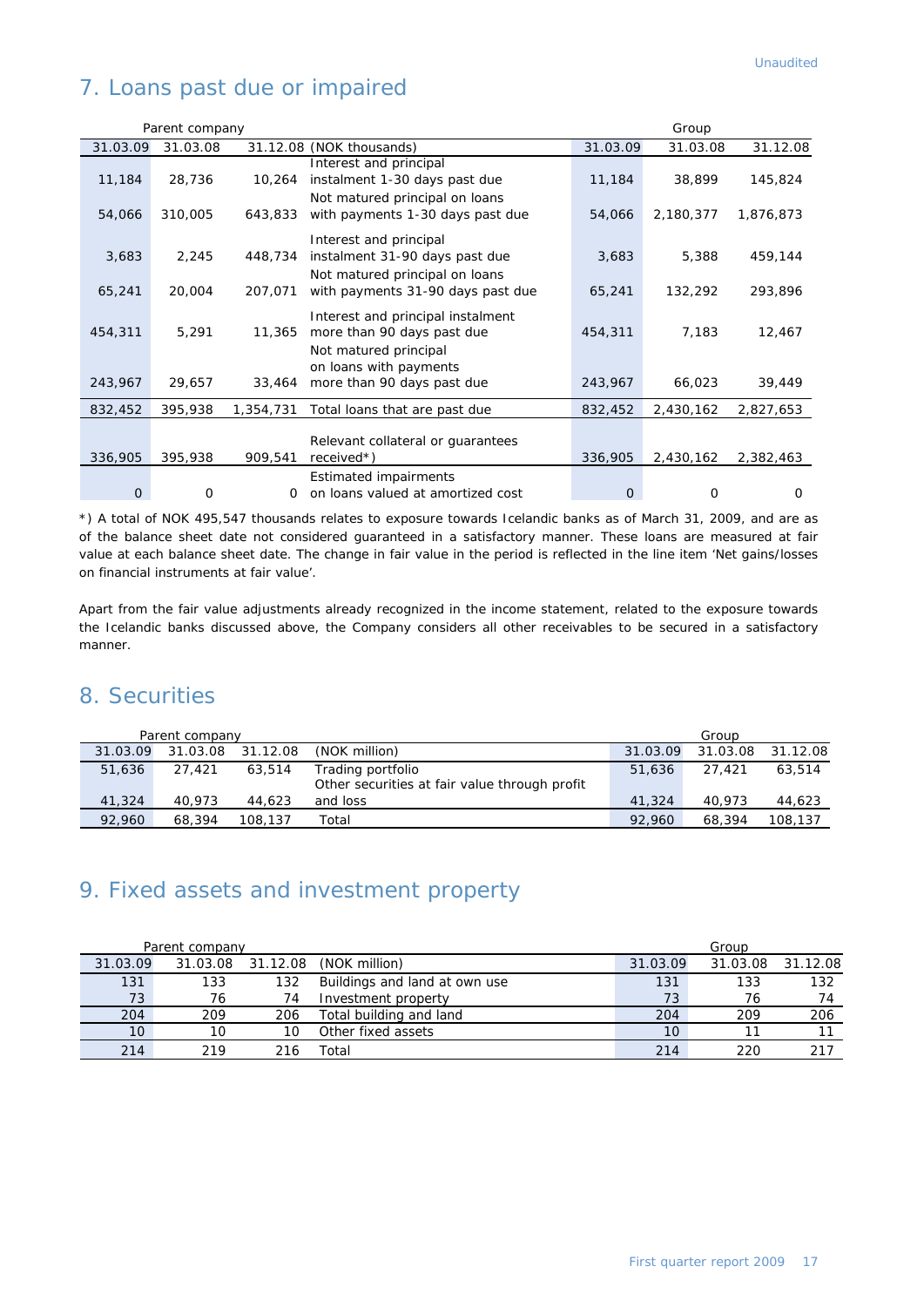## 10. Other assets

|                | Parent company |          |                                                               | Group    |          |          |
|----------------|----------------|----------|---------------------------------------------------------------|----------|----------|----------|
| 31.03.09       | 31.03.08       | 31.12.08 | (NOK million)                                                 | 31.03.09 | 31.03.08 | 31.12.08 |
| 490            | 233            | 591      | Interim account 108-Agreement                                 | 490      | 233      | 591      |
| 14,967         | 4,718          | 11,379   | Cash collateral                                               | 14,967   | 4.718    | 11,379   |
| $\overline{0}$ | 64             | O        | Dividends from group companies<br>Delayed payment, securities |          |          |          |
| $\overline{O}$ | 221            | 306      | not delivered from our custodian                              |          | 221      | 306      |
| 15             | Q              | 9        | Other                                                         | 15       | 10       |          |
| 15,472         | 5.245          | 12,285   | Total                                                         | 15,472   | 5,182    | 12,287   |

## 11. Borrowings through the issue of securities

|          | Parent company |          |                                      |          | Group    |          |
|----------|----------------|----------|--------------------------------------|----------|----------|----------|
| 31.03.09 | 31.03.08       | 31.12.08 | (NOK million)                        | 31.03.09 | 31.03.08 | 31.12.08 |
| 34,199   | 35,817         | 33,179   | Commercial paper debt                | 34,199   | 35,817   | 33,179   |
| 209,881  | 167.636        | 234,364  | Bond debt                            | 209,881  | 167.636  | 234,364  |
|          |                |          | Accrued interest                     |          |          |          |
| (11,067) | (1,267)        | (8,502)  | and adjustment to fair value on debt | (11,067) | (1,267)  | (8, 502) |
| 233,013  | 202.186        | 259,041  | Гоtal                                | 233,013  | 202.186  | 259,041  |

## 12. Other liabilities

|          | Parent company |          |                                           |          | Group    |          |
|----------|----------------|----------|-------------------------------------------|----------|----------|----------|
| 31.03.09 | 31.03.08       | 31.12.08 | (NOK million)                             | 31.03.09 | 31.03.08 | 31.12.08 |
| 371      | 289            | 388      | Grants to mixed credits                   | 371      | 289      | 388      |
| 1,733    | 726            | 7.850    | Cash collateral                           | 1,733    | 726      | 7,850    |
|          |                |          | Delayed payment,                          |          |          |          |
| $\Omega$ | 124            |          | securities not deliveres to our custodian | $\Omega$ | 124      |          |
| 57       |                | 74       | Other short-term liabilities              | 57       |          | 60       |
| 2,161    | 1.216          | 8,312    | Total                                     | 2,161    | 1.216    | 8,298    |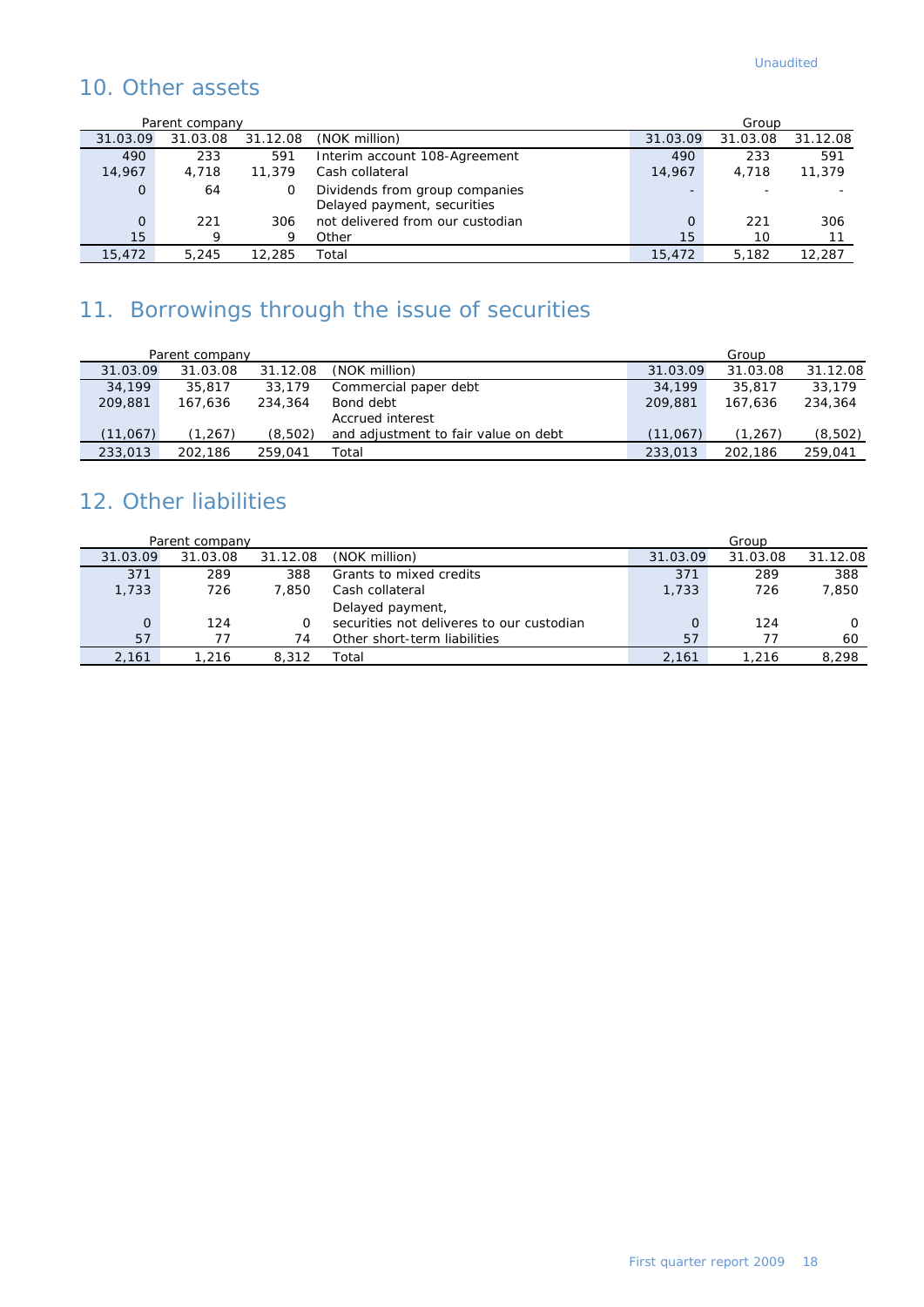#### 13. Segment information

The Group is divided into three business areas, export lending, municipal lending and securities. The Group also has a treasury department, responsible for the Group's funding. The treasury department is considered to have a support function for the three business areas, and is therefore divided between these in the segment reporting.

| (NOK million)                                                                      |          | <b>Export lending</b> |                | Municipal lending           | Securities |                             |  |
|------------------------------------------------------------------------------------|----------|-----------------------|----------------|-----------------------------|------------|-----------------------------|--|
|                                                                                    | 2009     | 1st quarter<br>2008   |                | 1st quarter<br>2009<br>2008 |            | 1st quarter<br>2009<br>2008 |  |
| Net interest income                                                                | 155      | 56                    | 130            | 30                          | 188        | 54                          |  |
| Commissions and                                                                    |          |                       |                |                             |            |                             |  |
| income related to banking services <sup>1)</sup><br>Commissions and                | $\Omega$ | 1                     | $\Omega$       | $\Omega$                    | $\Omega$   | $\Omega$                    |  |
| expenses related to banking services <sup>1)</sup><br>Net gains/(losses)           | $\Omega$ | $\Omega$              | $\Omega$       | $\Omega$                    | $\Omega$   | 34                          |  |
| on financial instruments at fair value 1)                                          | $\Omega$ | $\Omega$              | $\Omega$       | $\Omega$                    | (15)       | (12)                        |  |
| Other income <sup>1)</sup>                                                         | $\Omega$ | $\Omega$              | $\circ$        | $\Omega$                    | $\Omega$   | 0                           |  |
| Income/expenses divided by volume $_{21}$                                          | 5        | 2                     | 4              | 3                           | 6          | 3                           |  |
| Net other operating income                                                         | 5        | 3                     | $\overline{4}$ | 3                           | (9)        | (43)                        |  |
| <b>Total net income</b>                                                            | 160      | 59                    | 134            | 33                          | 179        | 11                          |  |
| <b>Total operating expenses</b>                                                    | 27       | 19                    | 17             | 15                          | 16         | 10                          |  |
|                                                                                    |          |                       |                |                             |            |                             |  |
| Pre-tax operating profit/(loss)                                                    | 133      | 40                    | 117            | 18                          | 164        |                             |  |
| Taxes                                                                              | 37       | 11                    | 33             | 5                           | 46         |                             |  |
| Non-IFRS profit for the period excluding<br>unrealized gains/(losses) on financial |          |                       |                |                             |            |                             |  |
| instruments at fair value                                                          | 96       | 29                    | 84             | 13                          | 118        | $\mathbf 0$                 |  |

1) Income/expenses directly allocated to each division.

2) Income/expenses in the treasury department, distributed to the business areas by volume.

Reconciliation of segment profit measure to pre-tax operation profit/(loss) from continuing operations:

|                                                                  | 1st quarter |       |
|------------------------------------------------------------------|-------------|-------|
| (NOK million)                                                    | 2009        | 2008  |
| Export lending                                                   | 96          | 29    |
| Municipal lending                                                | 84          | 13    |
| <b>Securities</b>                                                | 118         |       |
| Non-IFRS profit/(loss) for the period excluding                  |             |       |
| unrealized gains/(losses) on financial instruments at fair value | 298         | 42    |
|                                                                  |             |       |
| Implicit tax-effect on non-IFRS measure above <sup>1)</sup>      | 115         |       |
| Net unrealized gains/(losses) $2$ )                              | 2,413       | (325) |
| Pre-tax operating loss/(profit) from discontinued operations 3)  | (18)        | (16)  |
| Pre-tax operating profit/(loss) from continuing operations       | 2.808       | (282) |

1) 28 percent of the unrealized items above.

2) Includes unrealized effects from continuing operations, see note 2, and discontinued operations, see note 15.

3) See note 15.

Export lending, securities and the treasury department are included in the parent company accounts of Eksportfinans ASA. Municipal lending is organized in a separate subsidiary, Kommunekreditt Norge AS, and funds its lending business through loans from the parent company. The profit or loss from the treasury department is included in the accounts of the parent company, although the department is responsible for the funding of the Group as a whole. Income and expenses related to treasury is therefore divided between the three business areas. This division is based on risk-weighted volume and volume.

The operational segment that reflects municipal lending is not comparable to the profit/(loss) from discontinued operations presented in note 15. This is discussed further in note 15. A potential buyer of Kommunekreditt Norge AS and Eksportfinans ASA would probably benefit if Eksportfinans funds the potential buyer in a period of transition. Due to this, municipal lending is still being reported internally as a business area.

The segment information is in line with the management reporting.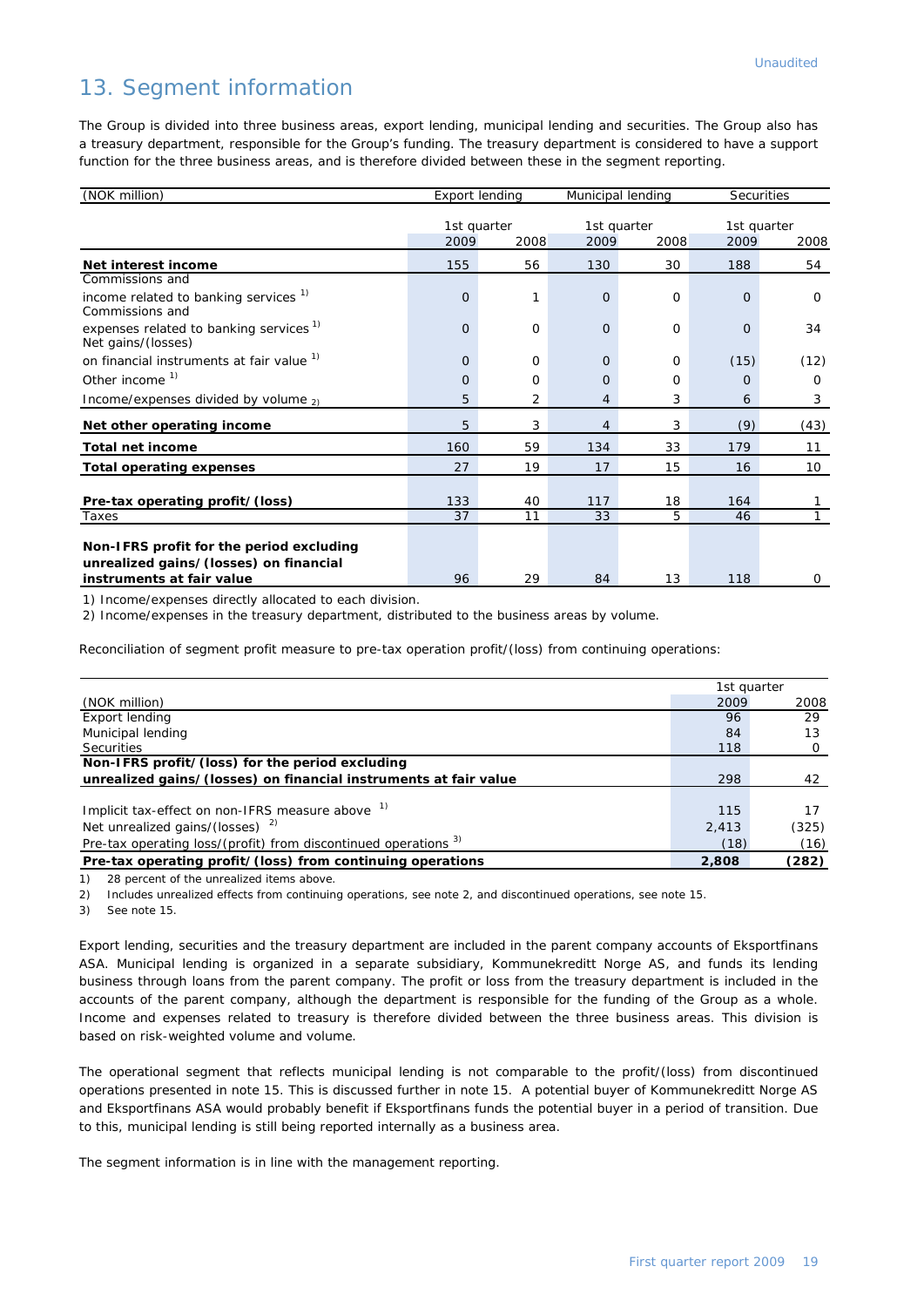#### 14. Material transactions with related parties

| (NOK millions)                                  | Acquired<br>loans $1$ | Deposits <sup>2)</sup> | Guarantees<br>issued $3$ ) | received <sup>4)</sup> | Guarantees Portfolio Hedge<br>Agreement <sup>5)</sup> |
|-------------------------------------------------|-----------------------|------------------------|----------------------------|------------------------|-------------------------------------------------------|
| Balance January 1, 2008                         | 9,690                 | 301                    | 2,130                      | 7,251                  | O                                                     |
| Change in the period                            | (720)                 | 3,336                  | (262)                      | 167                    | 517                                                   |
| Balance March 31, 2008                          | 8,970                 | 3,637                  | 1,868                      | 7,418                  | 517                                                   |
| Balance January 1, 2009<br>Change in the period | 10,034<br>(539)       | 3.911<br>(2, 266)      | 2.074<br>(455)             | 9.307<br>(1,068)       | 1,679<br>(184)                                        |
| Balance March 31, 2009                          | 9,495                 | 1,645                  | 1,619                      | 8,239                  | 1,495                                                 |

The Company's two largest shareholders are considered to be related parties.

All transactions with related parties are made on market terms.

- 1) The Company acquires loans from banks. The loans are part of the company's ordinary lending activity, as they are extended to the export industry. As the selling banks provide a guarantee for the loans, not substantially all the risk and rewards are transferred to the company, thus the loans are classified as loans due from credit institutions in the balance sheet.
- 2) Deposits made by the Company.
- 3) Guarantees issued by the Company to support the Norwegian export industry.
- 4) Guarantees provided to the Company from the related parties.
- 5) Eksportfinans has entered into a derivative portfolio hedge agreement with the majority of its shareholders. The agreement, effective from March 1, 2008, will offset losses up to NOK 5 billion in the liquidity portfolio held as of February 29, 2008. The agreement will also offset any gains in the portfolio as of the same date. The payments to or from the Company related to the losses or gains, respectively, in the portfolio, will take place on the last day of February each year, with the first payment in 2011. The agreement expires with the maturities of the bonds included in the contract, with the latest maturity on December 31, 2023. Eksportfinans will pay a monthly fee of NOK 5 million to the participants to the agreement. The balances show the related parties' share of the fair value of the contract as of the balance sheet date.

In addition to the transactions reflected in the above table, Eksportfinans' three major owner banks have extended a committed credit line of USD 4 billion for repo purposes to the Company. The facility has a twelve month maturity with the possibility of extension. Eksportfinans has not yet utilized this credit facility.

#### 15. Discontinued operations and non-current assets held for sale

On May 7, 2009, Eksportfinans entered into a sale and purchase agreement with Kommunal Landspensjonskasse (KLP) to for all shares in Kommunekreditt Norge AS. The discontinued operations (the parts of the subsidiary that are being sold) are presented separately in the Group's interim financial statements. This is in accordance with IFRS 5 'Non-current Assets Held for Sale and Discontinued Operations'

For items in the statement of comprehensive income, with relevant notes, this reclassification is made for all periods presented. For items in the balance sheet, with relevant notes, only figures for the end of the last period (March 31, 2009) have been classified as held for sale.

The figures in the consolidated income statements for the Group reflect the continuing operations in the Group, without Kommunekreditt, after the sale of Kommunekreditt becomes effective. Initially, and for a period of approximately two years, the continuing operations will include lending to and interest income from the then former subsidiary. As Eksportfinans' funding of Kommunekreditt's operations will be continued for a period, the profit and loss figures of the parent company Eksportfinans ASA best represent the continuing operations. When Eksportfinans gradually ceases to fund Kommunekreditt Norge AS, with the last downpayment by the end of 2011, the contribution to the business from the former subsidiary will decline. Pursuant to the agreement with KLP, Eksportfinans will also retain around NOK 11 billion of loans lent by Kommunekreditt.

Operational segments are presented in note 13. The operational segment that reflects municipal lending is not comparable to the profit/(loss) from discontinued operations below. The presentation in note 13 shows municipal lending as an integrated business area, regardless of legal company boundaries. The only purpose of the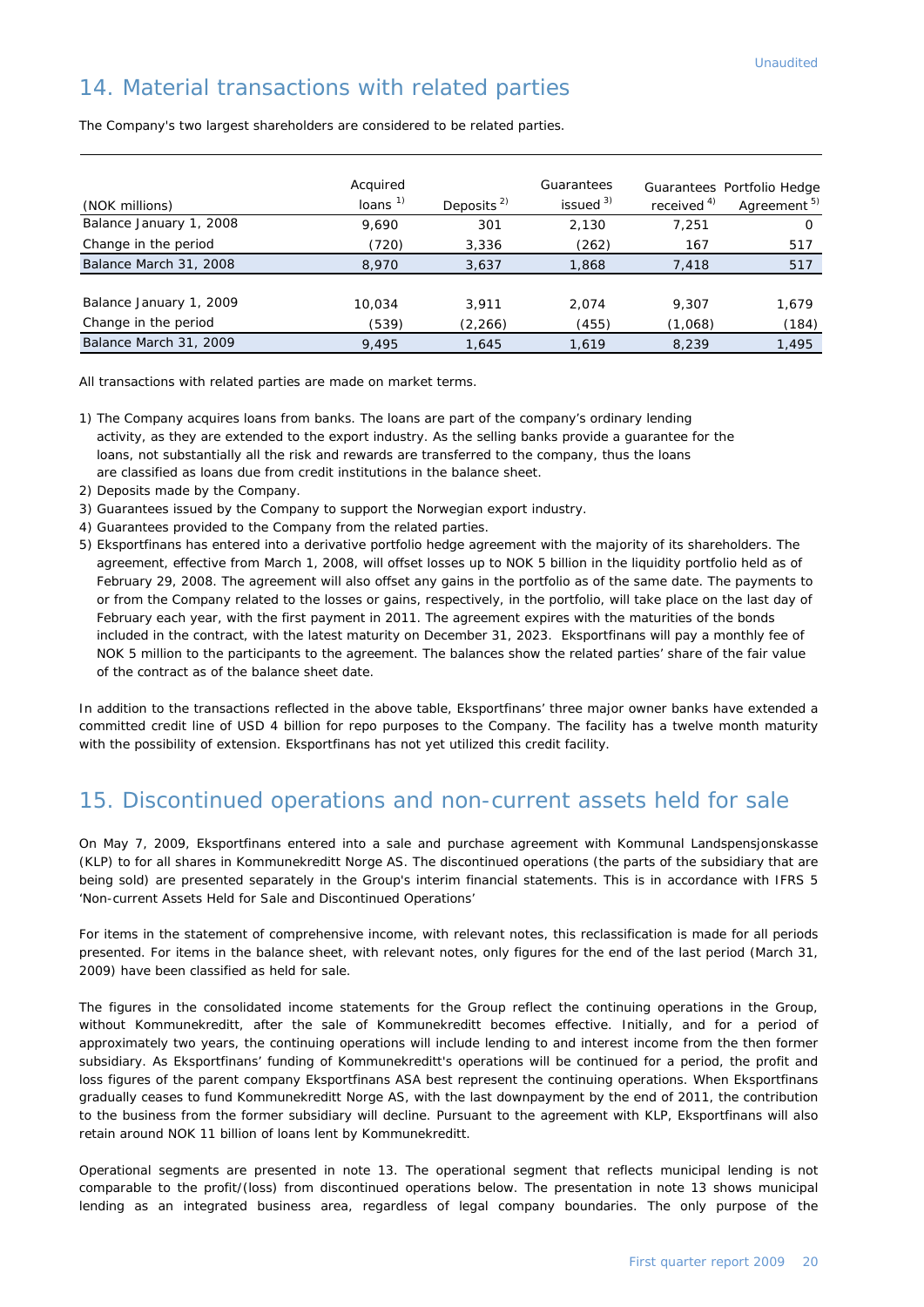presentation of discontinued operations is to illustrate the cash flows that will no longer flow to the Group after any sale of the legal entity Kommunekreditt Norge AS. As Eksportfinans will continue funding the company, the main portion of the present cash flows will continue to be a part of Eksportfinans' operations and earnings.

Specification of the profit/(loss) for the period from the discontinued operations:

|                                                                                         | Group         |            |  |  |
|-----------------------------------------------------------------------------------------|---------------|------------|--|--|
|                                                                                         | First quarter |            |  |  |
| (NOK million)                                                                           | 2009          | 2008       |  |  |
| Interest and related income                                                             | 120           | 32         |  |  |
| Net interest income                                                                     | 120           | 32         |  |  |
| Commissions and expenses related to banking services                                    | $\mathbf 0$   | $\Omega$   |  |  |
| Net gains/(losses) on financial instruments at fair value<br>Net other operating income | (92)<br>(92)  | (8)<br>(8) |  |  |
| <b>Total net income</b>                                                                 | 28            | 24         |  |  |
| Salaries and other administrative expenses<br>Other expenses                            | 9             | 8<br>0     |  |  |
| <b>Total operating expenses</b>                                                         | 10            | 8          |  |  |
| Pre-tax operating profit/(loss)                                                         | 18            | 16         |  |  |
| Taxes                                                                                   | 5             | 5          |  |  |
| Profit/(loss) for the period                                                            | 13            | 11         |  |  |

Specification of the Group's non-current assets and liabilities held for sale as of March 31, 2009:

| (NOK million)                                         | 31.03.2009 |
|-------------------------------------------------------|------------|
|                                                       |            |
| Loans and receivables du from customers <sup>1)</sup> | 41,990     |
| Financial derivatives                                 | 14         |
| Deferred tax assets                                   | 23         |
| Equipment                                             |            |
| Other assets                                          | 34         |
|                                                       |            |
| Total non-current assets held for sale                | 42,062     |
|                                                       |            |
| Taxes payable                                         | 76         |
| Accrued expenses and provisions                       | 6          |
|                                                       |            |
| Total non-current liabilities held for sale 2)        | 82         |

1) Loans and receivables due from customers held in the legal entity Kommunekreditt Norge AS are constituted by loans to municipalities and other public projects. After the sale is completed, Kommunekreditt Norge AS will still be funded by its former owner, Eksportfinans ASA for a period of two years, at agreed conditions. For this reason, the loans that are currently presented as held for sale in the group accounts will be replaced by new loans to Kommunekreditt Norge AS and be recognized in the balance sheet of Eksportfinans as loans to credit institutions.

2) As Eksportfinans ASA will be funding the operations of Kommunekreditt Norge AS also after the sale, no borrowing debt is classified as held for sale.

In the parent company the booked value of the investment in Kommunekreditt Norge AS is classified as held for sale.